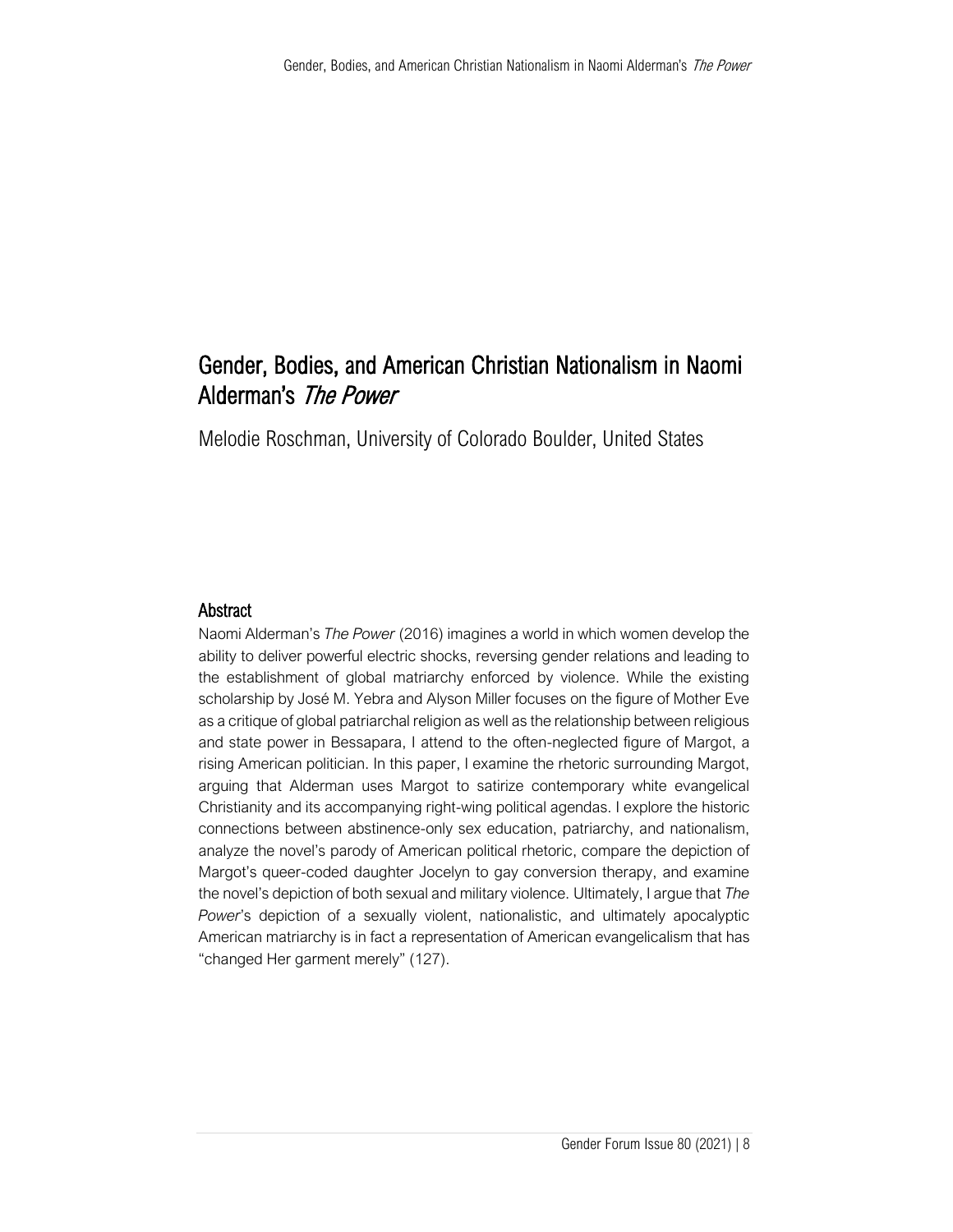### Introduction: "Playing with a Nuclear Bomb"

In her account of a visit to a youth rally organized by Silver Ring Thing, a USA-based sexual purity organization, Sara Moslener relates the lyrics of an original song performed for the mostly-teen audience: "The world says use a condom/ If we told you you'd be fine, we'd be lying to your face/It's like playing with a nuclear bomb/ You could wipe out the whole human race" ("Nuclear" 266). The song, Moslener notes, while meant to be humorous and hyperbolic, is part of a larger rhetorical trend within the American white evangelical Christian sexual purity movement of the late twentieth and early twenty-first centuries: a trend in which teenagers' individual commitment to sexual abstinence, heteronormativity, and women's submission is directly linked to national power and military success. "The moral absolutism of the purity movement," she explains, "cannot be conveyed without the construction of a moral economy that works alongside the larger cosmic battle between good and evil" (*Virgin* 262). In the rhetoric of Silver Ring Thing and other similar organizations, teenagers are actors in a battle for American sovereignty and national cohesion: for the nation to be pure and strong, they must be pure and strong as well. Conversely, if teenagers choose to have premarital sex, use birth control, or question traditional gender roles, they threaten to destroy the nation and hasten Satan's triumph in the imminent apocalypse. While such connections between military nationalism, Christianity, and adolescent sexuality may seem laughable or limited to fringe groups, the influence of purity rhetoric, abstinence-only sex education, and nationalism is prevalent in twenty-first century American discourse and legislation. As Heather Hendershot explains*,* evangelical Christian abstinence campaigns of the early 1990s found purchase in federal and state legislation, leading to funding for abstinence-only sexual education programs in public schools that continued through the Bush, Obama, and Trump eras (Fox et al. 497).<sup>1</sup> "Chastity persists as a *moral* movement in much of the media addressed to evangelicals," she explains, "but outside of that community evangelical politicians have transformed chastity into a *health* movement under the banner of 'abstinence.' Evangelicals have succeeded in bringing abstinence into the public sphere, in part at least, by obscuring the evangelical roots of their anti-sex (and anti-safe-sex)

<sup>&</sup>lt;sup>1</sup> Funding for abstinence-only sex education was significantly reduced during Obama's presidency, but not eliminated; Donald Trump's administration, predictably, reduced funding for comprehensive sex education and increased the funding for abstinence-only sex education once again.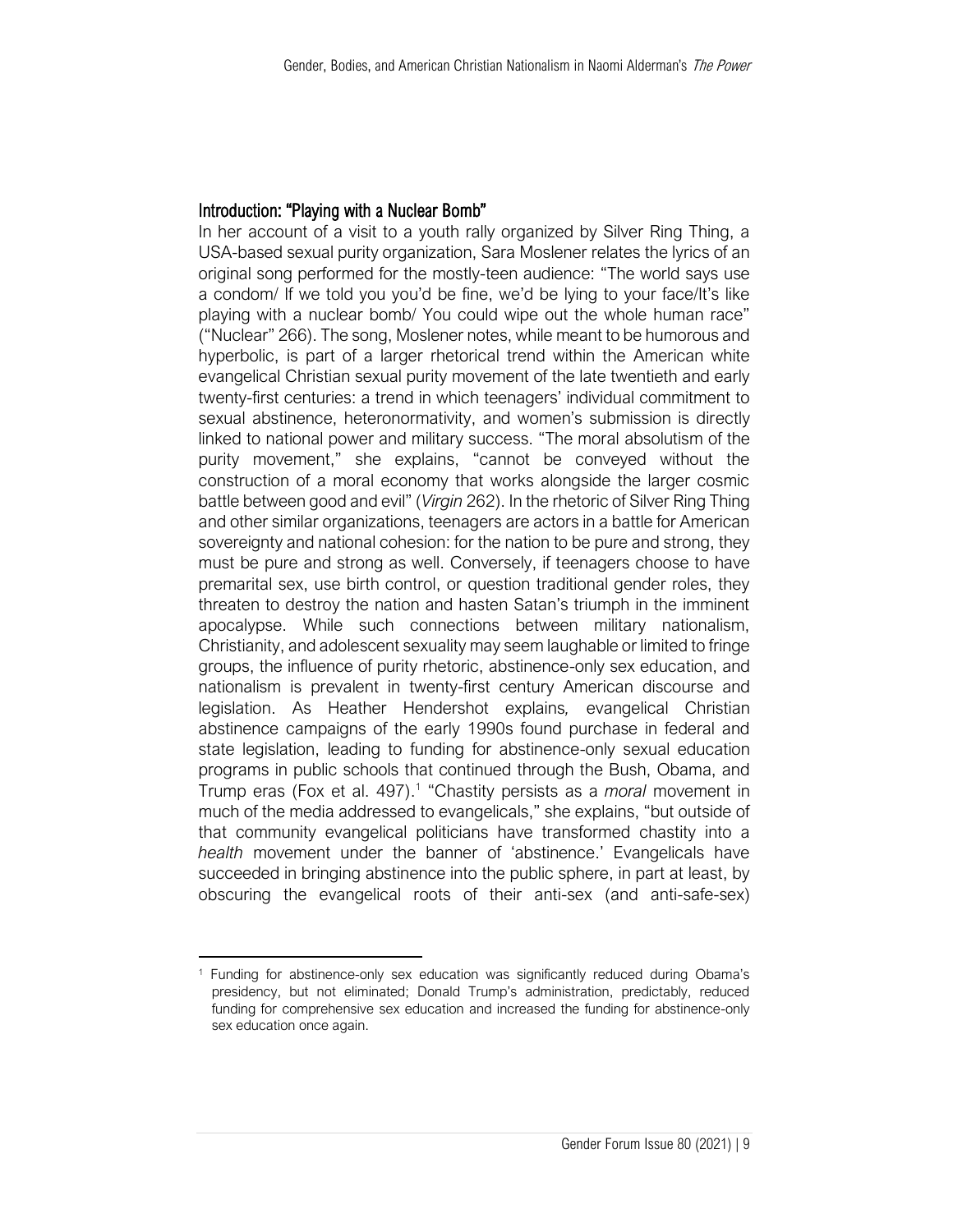movement"  $(90)^2$  By disguising moral judgments about gender and sexuality as public health policy, evangelical purity advocates were able to embed their teachings about the relationship between gender, sex, and nation within mainstream political and educational rhetoric.

Silver Ring Thing's equivocation of pre-marital sex using a condom and widespread nuclear destruction not only offers a window into the rhetoric of the evangelical sexual purity movement and its wide-ranging political effects; it also provides useful context for Naomi Alderman's 2016 feminist dystopia, *The Power.* In this paper, I examine the novel's treatment of religious power, gendered violence, sexuality, and nationalism. While the existing scholarship focuses on *The Power*'s depiction of the prophetic Mother Eve and her founding of a global matriarchal religion, I argue that *The Power* also functions as a specific critique of white American evangelicalism and its rhetorics of patriarchal dominance, sexual purity, and national power. Through an examination of the rhetoric used by the novel's American politician Margot, a comparison of the queer figure of Jocelyn to gay conversion therapy rhetoric, and an examination of the novel's depiction of both sexual and military violence, I argue that *The Power*'s depiction of a sexually violent, nationalistic, and ultimately apocalyptic American matriarchy is one of an American evangelicalism that has "changed Her garment merely" (127).

#### American Evangelicals, Gender, and Sex

Before commencing my argument in earnest, I would like to provide some background for my deployment of the term "evangelical" and my accompanying theoretical framework. Contemporary American evangelical Christians do not adhere to one creed, share one common theological understanding, or belong to one denomination. Indeed, self-identified evangelicals often disagree upon who belongs within this category. The most commonly agreed upon definition of "evangelical" is likely the one put forward by historian David Bebbington in 1989, in which he identifies evangelicals as Christians who share four main qualities: biblicism (a high regard for the Bible), crucicentrism (a focus on Jesus' crucifixion and its saving effects), conversionism (a believe that humans need to be converted

 $2$  I do not discuss the evangelical politics of abortion in this essay, but it is worth noting that abstinence-only sex education is pushed as one part of a platform that claims to be invested in reducing abortion; this is not supported by the evidence (Santinelli et al. 273). As Randall Balmer has elucidated, evangelicals historically did not oppose abortion, but seized on it as a useful political issue several years after Roe v. Wade passed when they realized that their pro-segregation politics were becoming unviable.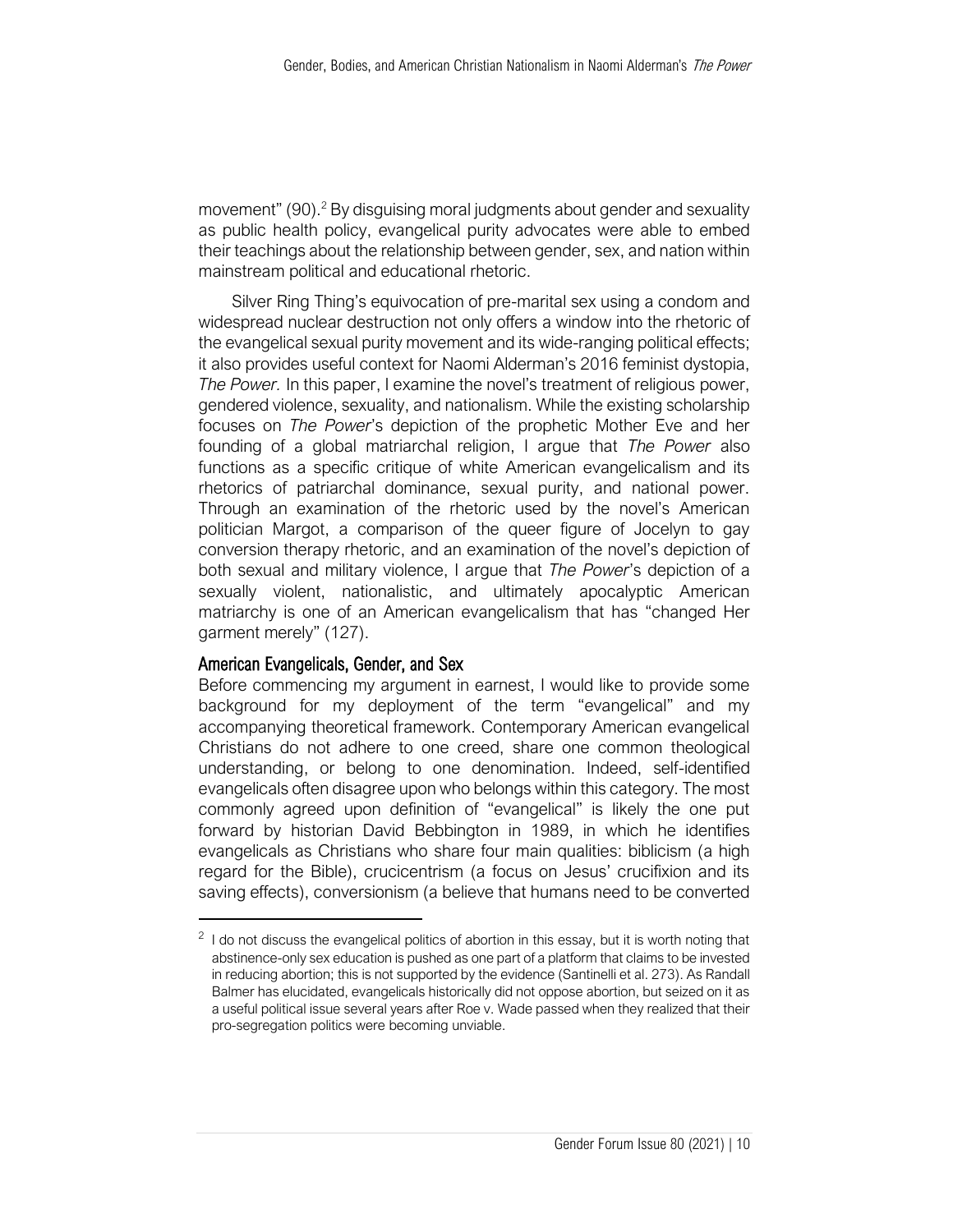to Christianity), and activism (the belief that faith should influence one's public life) (Bebbington 4).<sup>3</sup> That being said, historians and commentators have come to specifically understand American white evangelicals from the 1970s through the present day as being a group united as much by their similar cultural touchstones and political affiliations as by their theological similarities. Historian Kristen Kobes Du Mez argues throughout *Jesus and John Wayne* (2020), her study of evangelical masculinity and nationalism, that today evangelicals self-identify primarily along political lines: "Many Americans who now identify as evangelicals," she writes, "are identifying with this operational theology—one that is Republican in its politics and traditionalist in its values" (7). Furthermore, I want to emphasize the *whiteness* of the evangelical movement I am examining—while there are selfidentified evangelicals within every major ethnic group in the United States, the evangelical rhetoric I analyze in this paper originates with white leaders and organizations, and implicitly supports the project of white supremacy.<sup>4</sup> As Kobes Du Mez notes, it is significant that 81% of white evangelicals voted for Donald Trump in 2016. She argues that the white evangelical embrace of Trump was the "culmination of evangelicals' embrace of militant masculinity, an ideology that enshrines patriarchal authority and condones the callous display of power, at home and abroad" (3). This ideology is specifically invested in the protection of white, heterosexual womanhood by white men, and the maintenance of the United States as a white supremacist, patriarchal Christian military power. <sup>5</sup>

<sup>&</sup>lt;sup>3</sup> As Kristen Kobes Du Mez points out, this definition is complicated by the fact that many people who claim the term evangelical hold views traditionally defined as heresy, and many people who do hold these four distinctives do not identify as evangelicals. In one study, for example, just 25 percent of Black Christians who subscribe to all four "evangelical distinctives" self-identify as evangelical (6).

<sup>4</sup> While this paper does not expound upon the novel's treatment of race, Alyson Miller and Abigail Nussbaum have both rightly criticizing *The Power* for overgeneralizing experiences of gendered oppression while overlooking the axis of racial oppression. This is especially curious because two of its characters are non-white: Tunde is Nigerian, and Allie is biracial, but their status as people of color is never relevant to their storylines (save for some racialized dislike of Allie by her stepparents at the beginning of the novel).

<sup>&</sup>lt;sup>5</sup> As Moslener examines in her history of American purity campaigns, contemporary purity campaigns and abstinence-only sex education are the descendants of eugenicist propaganda and, even earlier, 19<sup>th</sup> century attempts to prevent white women from having sex with Black men. For a thorough genealogy of purity culture, see Moslener's excellent *Virgin Nation* (2015). For more on the white supremacy of the Trump campaign and presidency, see Jean Guerrero's *Hatemonger: Stephen Miller, Donald Trump, and the White Nationalist Agenda* (2020).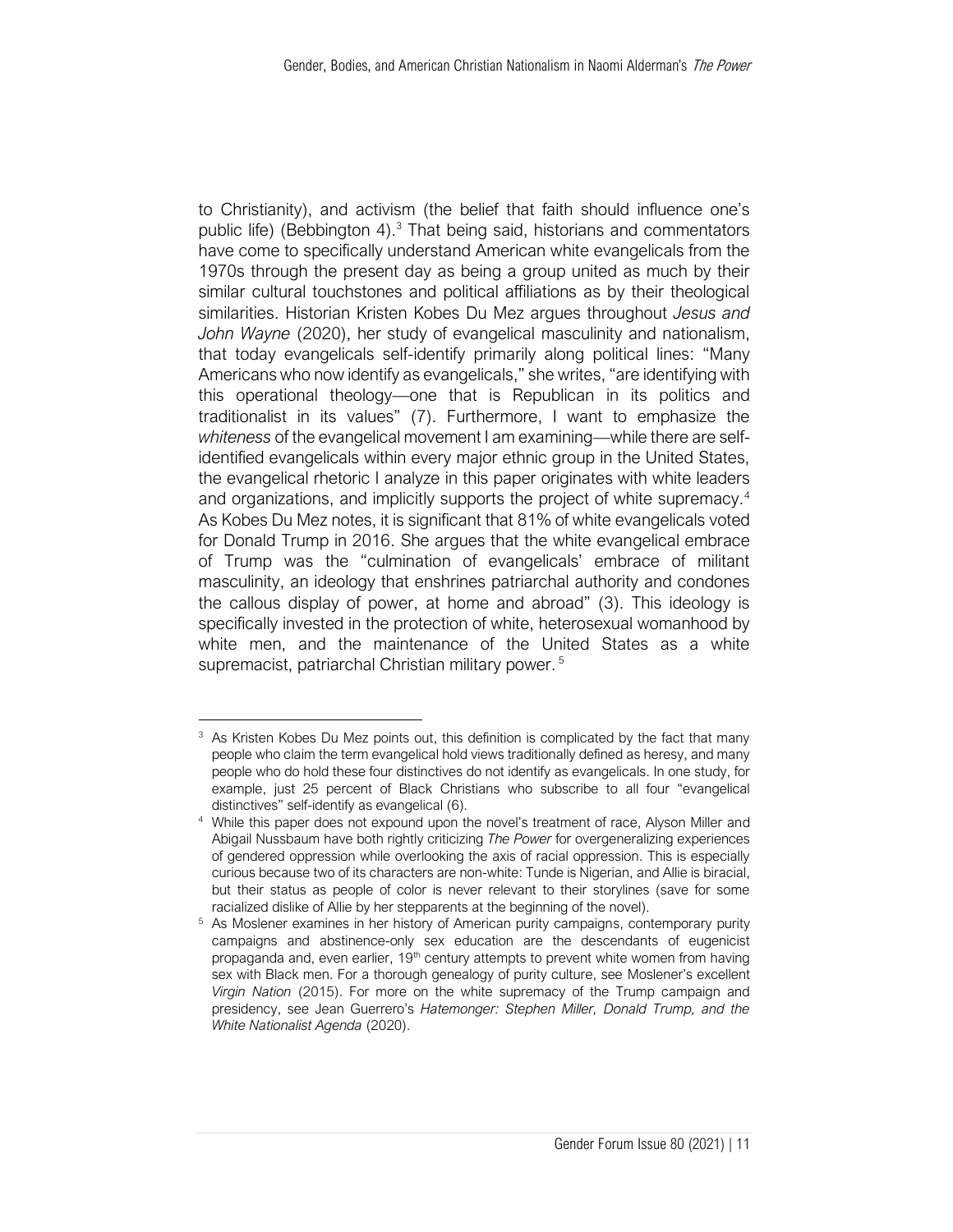With this understanding in mind of evangelical ideology and rhetoric as primarily political and cultural in nature, I focus on the following two central characteristics of American evangelicalism in this paper: heteronormative, complementarian understandings of gender and sexuality, and a commitment to maintaining national power. Complementarian theology is a theological and cultural mindset that asserts that God created men and women to occupy distinct, fixed, and separate roles: men are called to lead, protect, and be breadwinners, and women are called to submit, nurture, and be homemakers. $6$  While proponents of complementarian theology frame it as "separate but equal," critics argue that complementarianism perpetuates white patriarchal power and makes no space for women's empowerment or LGBTQ+ identities. Kobes Du Mez argues that complementarian theology evolved as a direct reaction to the feminist and gay rights movements of the 1960s and 1970s: "the virulence with which conservative Christians opposed gay rights," she writes, "was rooted in the cultural and political significance they placed on the reassertion of distinct gender roles during those decades. Same-sex relationships challenged the most basic assumptions of the evangelical worldview" (63). As I note in my introduction, the evangelical commitment to heteronormative, patriarchal gender roles is directly linked to the strength and perpetuation of the American nation state as a Christian military power. "A father's rule in the home," Kobes Du Mez explains, "is inextricably linked to heroic leadership on the national stage, and the fate of the nation hinges on both" (4). Much as in the Silver Ring Thing rhetoric cited above, in this framing the maintenance of strong and distinct gender roles and sexual norms is directly related to national power. Because of this investment in power and control, evangelical rhetoric frequently employs threats of violence, chaos, suffering, and even death to reinforce gender and sexuality norms. As Jason Bivins explains in *Religion of Fear* (2008), evangelical messaging provides its audience with a clear picture of a world clearly divided between good and evil, in which evangelical Christians—their teachings, their convictions, and their choices—stand

<sup>&</sup>lt;sup>6</sup> The most prominent advocate for complementarian theology is probably the Council on Biblical Manhood and Womanhood, an evangelical parachurch organization created in 1987 by several evangelical leaders, including Wayne Grudem and John Piper, aiming to "set forth the teachings of the Bible about the complementary differences between men and women, created equally in the image of God, because these teachings are essential for obedience to Scripture and for the health of the family and the church" ("Mission"). The Council has released two notable statements: the Danvers Statement, in 1989, which opposes women's ordination and gender-neutral Bible translations, and the Nashville Statement, in 2017, which condemns gay and trans identities as incompatible with Christianity and the Bible.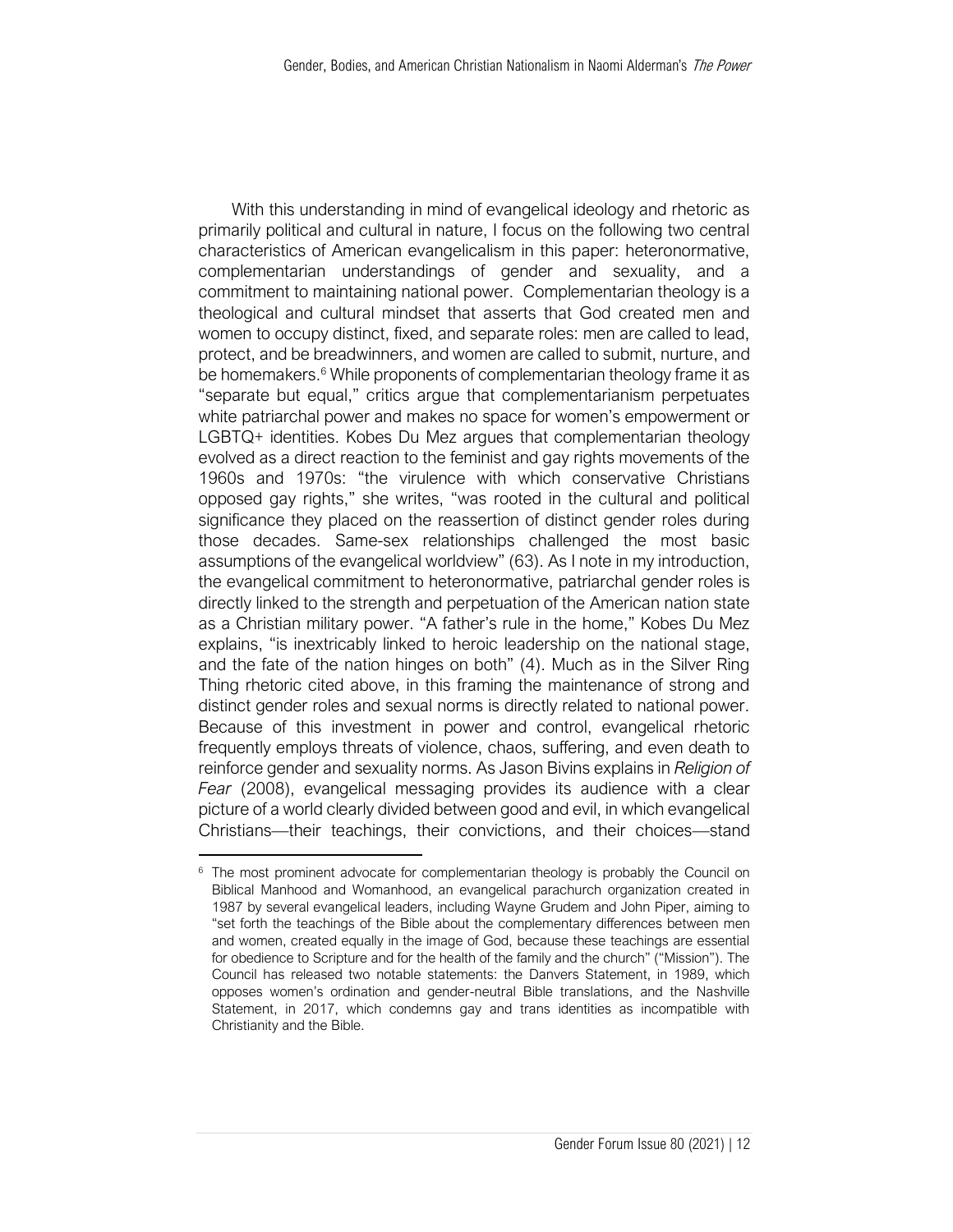alone and steady in the face of chaos. This messaging infuses political and social issues with mythic importance: "creators provide for audiences and readers an interpretive template that posits demonological causes for political decline, and they situate readers in a historical framework and define for audiences a coherent, unchanging place therein" (Bivins 9). Questions about sexual orientation, gendered bathroom use, female clergy, and other shifts in understands of gender and sexuality have cosmic stakes: culture warriors understand themselves as battling for the soul and survival of the nation. As I demonstrate in the following analysis, *The Power* both reflects this relationship between heteronormativity and national power and draws attention to it by inverting it through its depiction of a violent, matriarchal United States.

## The Power and Religion

*The Power* provides readers with a vision of a society in which women suddenly discover they possess organs that allow them, much like electric eels, to deliver powerful electric shocks to attackers or victims. In the years following this discovery, the balance of power around the world gradually shifts, as women first seek revenge for misogynistic violence, then come to dominate politics, media, religion, the military, and everyday life, before eventually bringing about nuclear war and apocalypse. Alderman traces these developments mainly through the eyes of four characters: Tunde, a Nigerian photojournalist and the novel's only male protagonist; Roxy, the powerful and cynical daughter of a British crime boss; Margot, a mid-level American politician, and Allie, an abused foster child who becomes the prophet and face of a new, matriarchal religion based around "Mother Eve." The Mother Eve religion eventually spreads worldwide, reinterpreting diverse religious texts to centralize female power, and aids in propping up Bessapara, a matriarchal military state in former Moldova. Further complicating the text is a frame narrative, set in a matriarchal mirror of our contemporary publishing world, in which the young male author Neil Adam Armon (an anagram of "Naomi Alderman") writes to his mentor, an arrogant female author named Naomi, about his new speculative historical novel, also entitled *The Power.* Upon its publication, Alderman's novel generated a great deal of buzz and critical acclaim, in no small part because it resulted from a mentorship program that paired Alderman with legendary science fiction author Margaret Atwood. Due to this mentorship as well as thematic links between the works, critics have connected *The Power* to Atwood's own gendered dystopia, *The Handmaid's Tale* (1985). *NPR*'s Lynn Neary, for examples, writes that "it seems fitting that 2017 has been bookended by two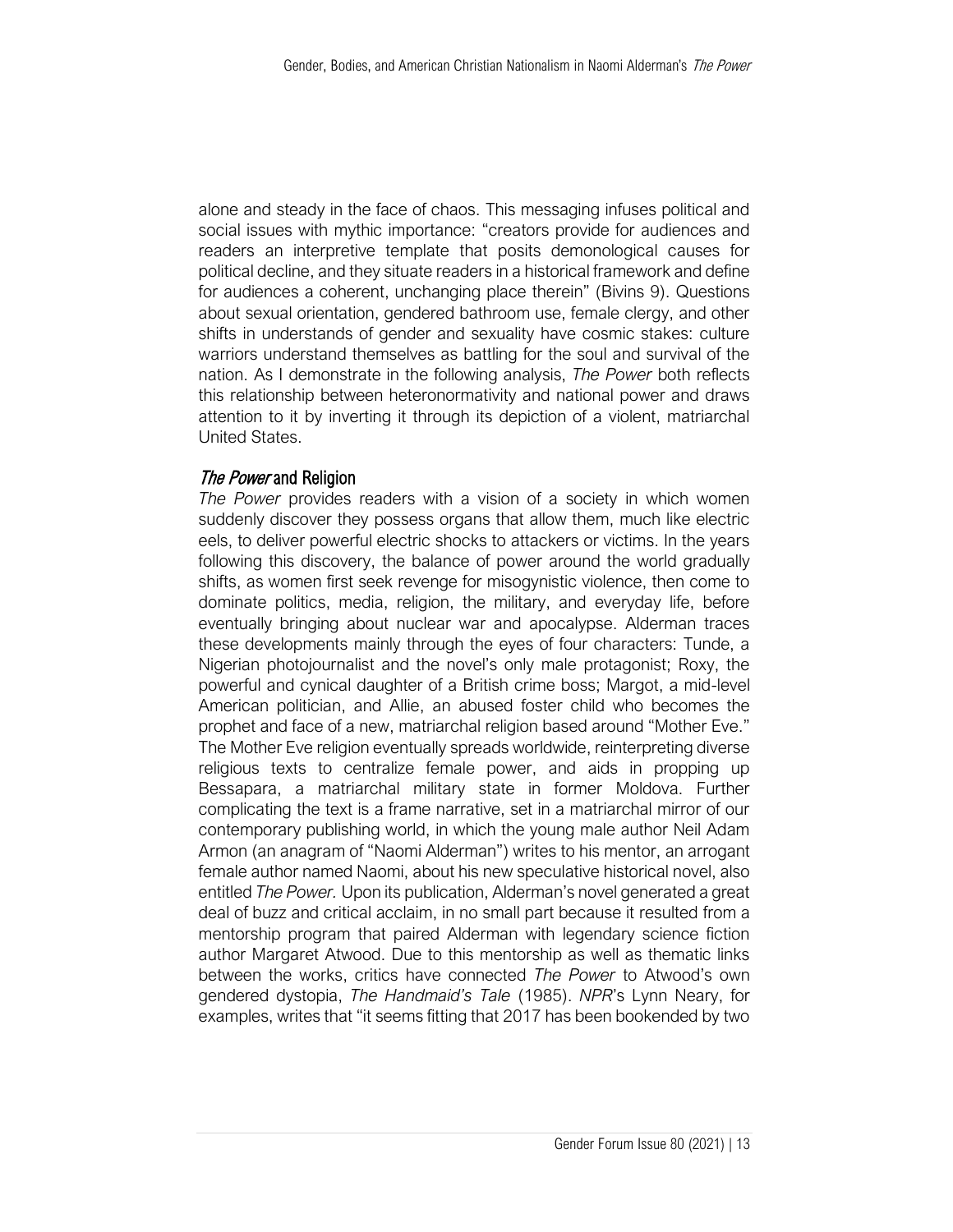novels about women and power": *The Handmaid's Tale*, which reached bestseller lists following the novel's successful Hulu adaptation and the 2016 election of President Donald Trump, and *The Power*, which had just won the Bailey Women's Prize for Fiction and appeared on several year-end best-of lists.<sup>7</sup> Despite critics making connections between the themes of *The Handmaid's Tale* and *The Power*, few have connected the novels' depictions of American Christianity. Extremist Christianity is, of course, at the heart of The Handmaid's Tale, as numerous critics have explored in depth.<sup>8</sup> What little scholarship exists concerning *The Power*, however, has mostly overlooked the heritage of specifically American Christianity that backgrounds the novel. José M. Yebra, in his study of violence and dystopia in *The Power*, notes that "the novel is deeply embedded in tradition, particularly Judaeo-Christianity and its palimpsestic substrate, namely nature and biology" (74). He focuses mainly on the connection between Mother Eve teachings and violence; when he critiques religious radicalism in the novel, however, he connects it mainly to Islamic terrorism (79). Alyson Miller, meanwhile, refers in passing to the novel's depiction of "abstinence culture," but focuses most of her study on the depiction of sexual violence and its relationship to power (409). Neither of these critics dwell on the figures of Margot and Jocelyn, instead locating most of their examination of religion in the text on the central religious figure of Mother Eve. As such, I suggest, my examination of evangelical purity rhetoric and gendered nationalism within *The Power* is a novel and meaningful intervention.

While it is tempting to read *The Power* as a vision of matriarchy or a feminist dystopia, I read the novel primarily as satire of current patriarchal power—including contemporary American evangelicalism. As Lucy Atkins argues, Alderman uses textual codes to signal parody, framing her novel using a "self-referential play on notions of fact and fiction, authorship, genre and gender" (n.p.). By reading the novel as satire, the reader is encouraged not only to imagine a strange and eventually horrific alternate society, but rather to also recognize the parallels between the novel's society and ours. The novel's matriarchy, Miller argues, functions "in the narrative […] not to suggest a new way of being, but rather to underline an existing dynamic in

<sup>7</sup> While *The Power* was published in the UK in 2016, it was released in the United States in 2017, where it received widespread acclaim and press coverage.

<sup>8</sup> See, for example, Kristy Tenbus's "Palimpsestuous Voices: Institutionalized Religion and the Subjugation of Women in Margaret Atwood's *The Handmaid's Tale*"; Christabelle Sethna's "'Not an instruction manual': Environmental degradation, racial erasure, and the politics of abortion in *The Handmaid's Tale*"; and Ray Horton's "Is There a Context for Gilead? Reading *The Handmaid's Tale* and *Lila* under the Christian Right."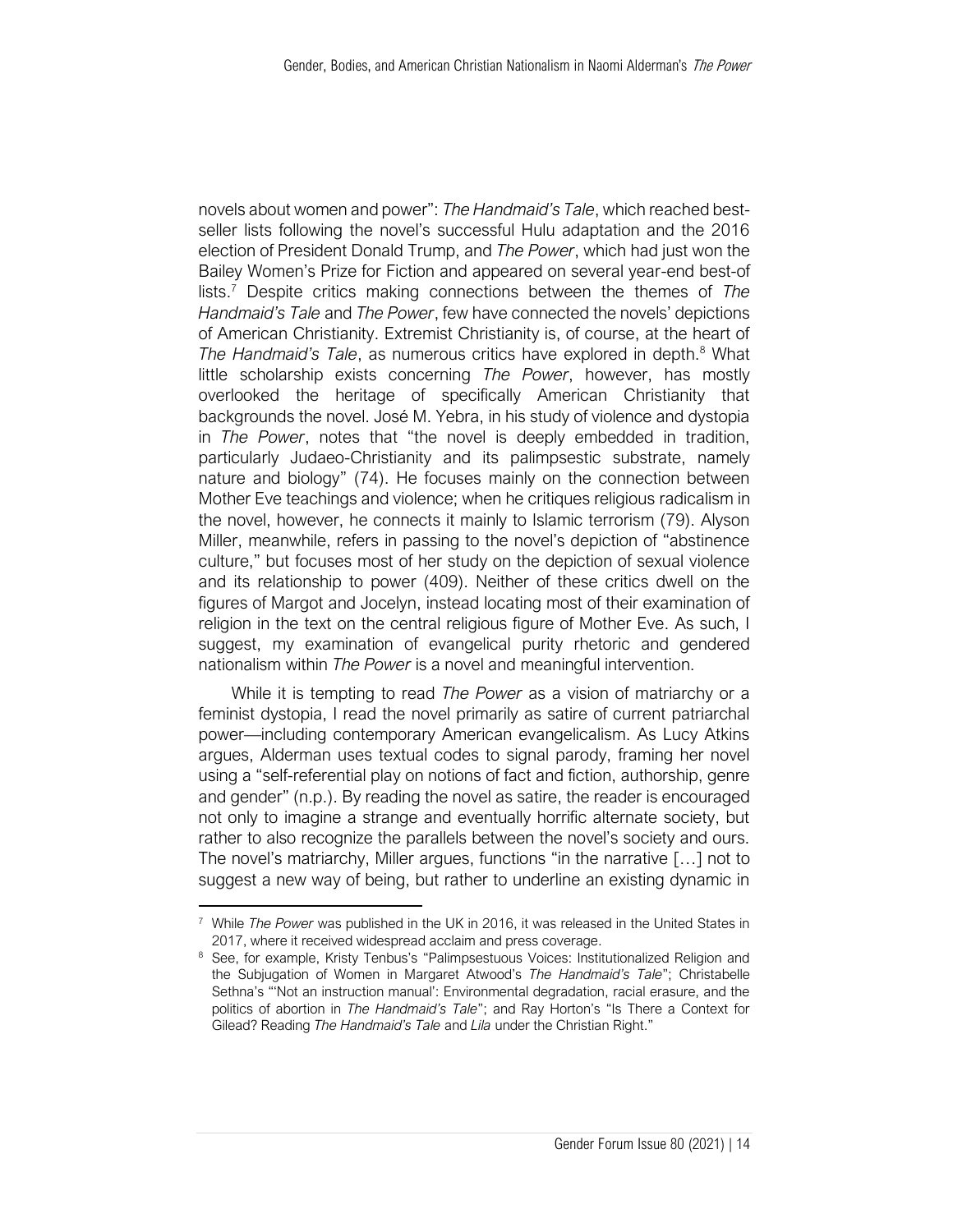which self and other perpetually collide" (407). She quotes NPR's Michael Schaub: "What a man reads as a horrifying dystopia, a woman reads as a fairly accurate state of the world as it is today" (407). While I corroborate Miller's assertion that the novel functions as a satire, I believe that in focusing her attention on the figure of Mother Eve/Allie, and worldwide patriarchy more broadly, she overlooks the specificity of Alderman's parody of American evangelical rhetoric.

#### Margot Cleary and the Politics of Evangelicalism

A close examination of the figures of Margot and Jocelyn Cleary demonstrates how Alderman specifically satirizes contemporary evangelical Christianity and its ties between gender, sexuality, and nationalism. As a midlevel American politician in the rapidly changing United States of *The Power*, Margot Cleary provides a window into American politics before, during, and after the shift between patriarchy and matriarchy. In the turmoil that follows women's sudden acquisition of superior physical power, Margot reports fear and outrage from religious leaders: "Preachers and televangelists grab the news and squeeze it, finding in the sticky entrails the unmistakable signs of the impending end of days" (22). In one of her chapters, Allie corroborates this reaction, noting that "in those days, in the South, there were many preachers who explained it: this is a punishment for sin, this is Satan walking among us, this is the sign of the end of days" (89). This reaction reflects the logic of an evangelical worldview as outlined above by Bivins, in which disruptions to existing gender dynamics are understood as apocalyptic and threatening to national security.<sup>9</sup> We see a similar connection, for example, in the famously controversial remarks of American evangelical leader Jerry Falwell Sr. following 9/11.<sup>10</sup> In an appearance on fellow evangelical leader Pat Robertson's *The 700 Club*, Falwell declared, "I really believe that the pagans, and the abortionists, and the feminists, and the gays and the lesbians […] I point the finger in their face and say 'you helped this happen'" ("Falwell"). Falwell, much like the televangelists in Alderman's novel, draws a direct line between national disaster and deviance from heteronormativity, suggesting a cyclical cause-and-effect relationship between gender and

<sup>&</sup>lt;sup>9</sup> Though to be fair, gender norms notwithstanding, any human developing powers similar to those of an electric eel or a member of the X-Men would no doubt be (pardon the pun) shocking.

<sup>&</sup>lt;sup>10</sup> Falwell Jr. is also the founder of the evangelical Liberty University, one of the largest Christian universities in the world. His son and its current president, Jerry Falwell Jr., is famously a close friend and political ally of Donald Trump, in whom he says "evangelicals have found their dream president" (Mazza).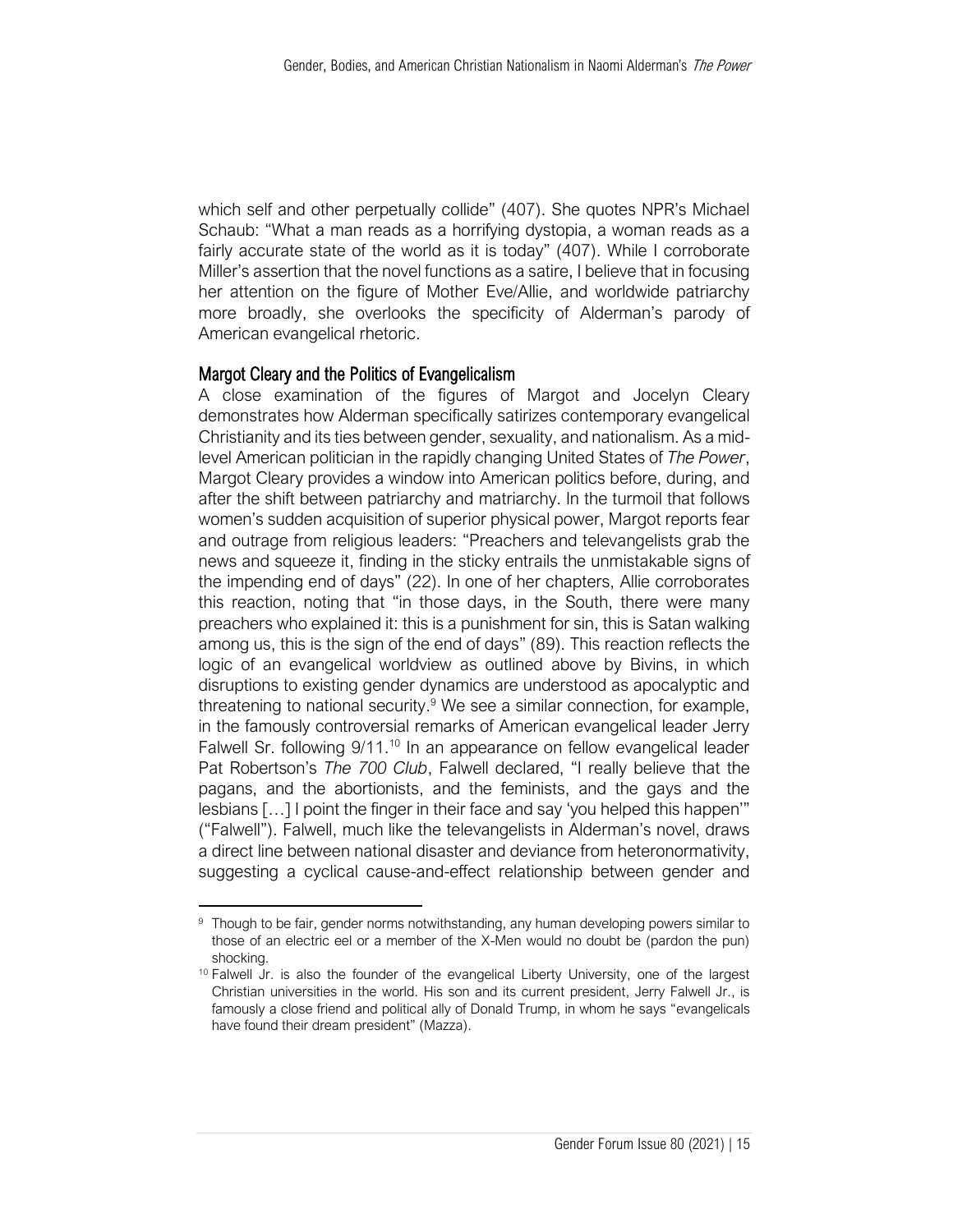sexual deviance and attacks on the state. In *The Power*, religious fear of the shift in gendered power is matched by political anxiety. However, much as in the rhetoric surrounding purity culture and abstinence-only sex education in the United States today, when reactions towards women's electroshock powers appear in the political realm in the novel, politicians initially use more veiled language to convey their messages.

In her depiction of American political reactions to the emergence of "the power,"<sup>11</sup> Alderman explicitly invokes the language of evangelical sexual purity. Throughout the novel, women's ability to electroshock is sexualized: Tunde gets aroused at the idea of being shocked by a crush, Roxy has boys begging her to shock them during sex, and Margot compares her first experience using the power to losing her virginity: "It feels as natural as anything she's ever done, as known and understood as the first time she had sex, as her body saying, Hey, I got this" (70). Correspondingly, the fictional government direction about how to regulate the power parody existing American conservative government instruction regarding sexuality:

> The official line for now from the Mayor's office, handed out on photocopied sheets to schools across the major metropolitan area is: abstinence. Just don't do it. It'll pass. We keep the girls separate from the boys. There'll be an injection within a year or two to stop this thing happening and then we'll all go back to normal. It's as upsetting for the girls to use it as it is for their victims. (70)

There are two aspects of this passage that I want to highlight. The first, and most obvious, is its echo of evangelical purity language: "abstinence. Just don't do it." Girls' use of the power is seen as abnormal and threatening to their male peers and to society as a whole, reflecting purity rhetoric such as that seen in the introduction to this paper. As Moslener writes:

> [..] purity culture demonstrates how sexual immorality poses a legitimate threat to the individual and to the collective well-being of the American citizenry. In doing so, evangelical purity culture marks adolescent sexual purity as a venue rife with opportunities for personal transformation, national revitalization, and quite possibly, the salvation of American civilization. (*Virgin* 15)

As Moselener's analysis suggests, we can find a second aspect of purity rhetoric in the above passage from *The Power*: the argument that sex is damaging not only to others and to the nation but also to the self. The government argues that using the power is "as upsetting for the girls to use as it is for their victims" (70). By framing girls' use of the power as mutually

<sup>11</sup> Terms are bound to get confusing; when I refer to "*The Power*" I'm discussing the novel; when I refer to "power" I'm speaking of the general theorization of relations of violence, control, and influence; when I refer to "*the* power" in the context of the novel I'm referring to women's electroshock abilities.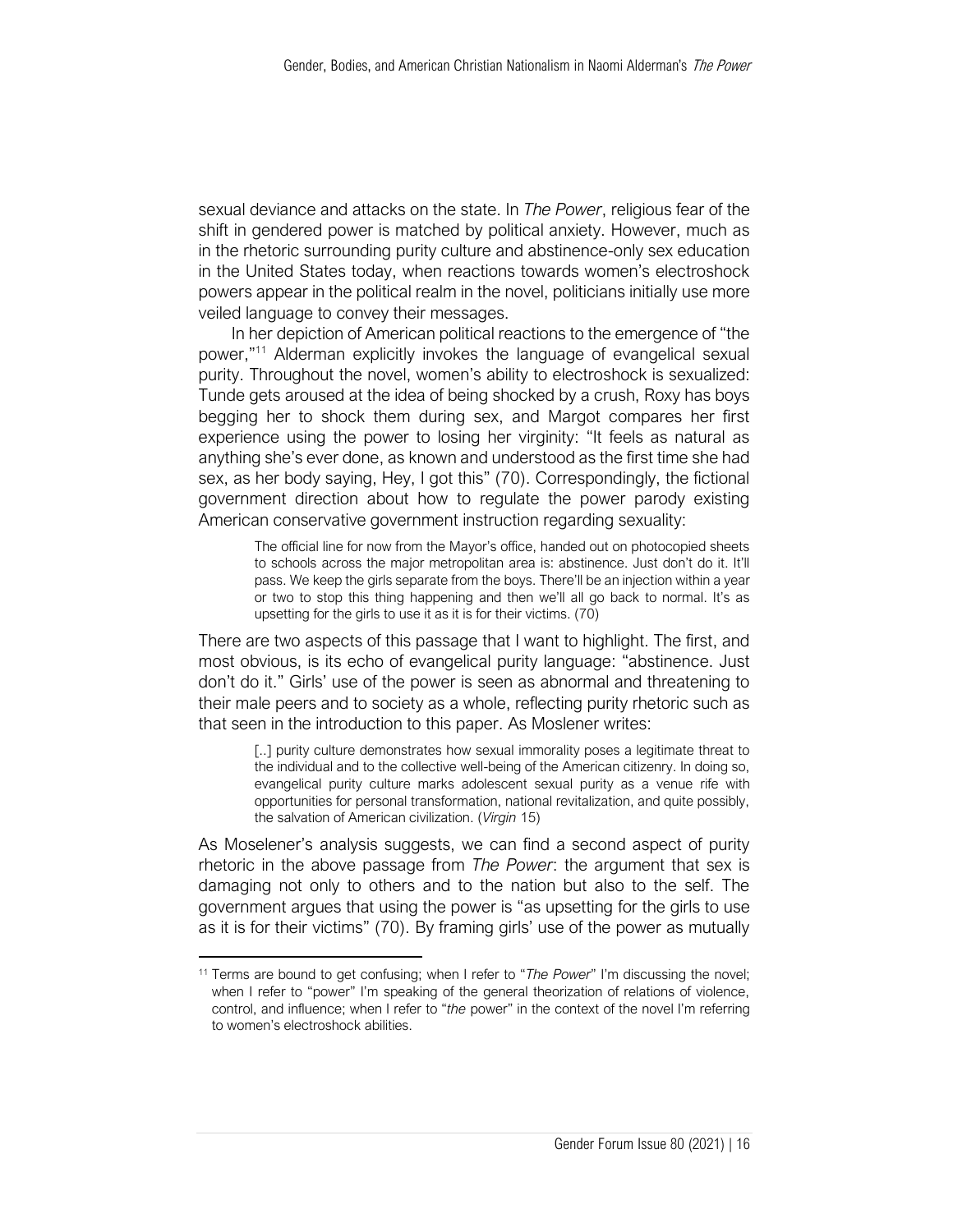damaging, the government assumes that there cannot be consenting, pleasurable uses of the power (an assumption that we see refuted throughout the novel). Furthermore, this passage also works to cast teenage girls as passive and equally victimized, suggesting an effort to maintain a status quo in which boys are naturally active and girls are naturally passive. This rhetoric surrounding girls' power shifts in correspondence with changes in the structure of society; later on in the novel, rhetoric around teen girls' use of the power more closely reflects evangelical descriptions of male sexuality.

As women become the dominant gender in *The Power*, Alderman uses Margot to satirize evangelical attitudes towards both male power and male sexuality. One of the first hints of this shift occurs when Margot finds out that her daughter Jocelyn has participated in shocking and seriously injuring a male classmate. "'There were…three other girls?'" Margot supplies in response to her daughter's ashamed silence. "'I know they started it. That boy should never have been near you. They've been checked out at John Muir. You just gave the kid a scare'" (24). In this scene, Margot employs minimizing techniques to absolve Jocelyn of responsibility for violence: she blames her peers for their bad influence, as well as victim-blaming the boy for putting himself in the situation where he got hurt. In doing so, she mirrors patriarchal constructions of masculine power and coy feminine weakness constructions that exist within American society as a whole but are especially egregious within evangelical purity rhetoric. As Hendershot explains in her analysis of conservative evangelical culture, evangelical narratives of power and sexuality tend to frame teenage girls simultaneously as sexless beings desperate for affection and as dangerous temptresses whose bodies invite attack; boys, meanwhile, are seen as being completely at the mercy of their sex drives. Hendershot writes:

By constructing a teen body utterly lacking self-control, a body that can only be controlled or cured by a spiritual commitment to chastity, evangelical books, magazines, and videos may not only be dangerous to teen self-image but also may encourage boys to be sexually violent and girls to see submission to sexual violence as natural. Boys and girls who are repeatedly told that at a certain point they are no longer in control may as a result feel less in control, and it may actually be more difficult to stop sexual activity if one conceives of one's body as a runaway train. (9)

As Hendershot notes, a construction of the body as dangerous and difficult to control absolves boys of moral responsibility for their actions and furthers victim blaming for girls. This logic parallels the logic of the above passage, in which Margot constructs Jocelyn as blameless within the interaction with the injured boy. Lest the connection between violence and teenage sexuality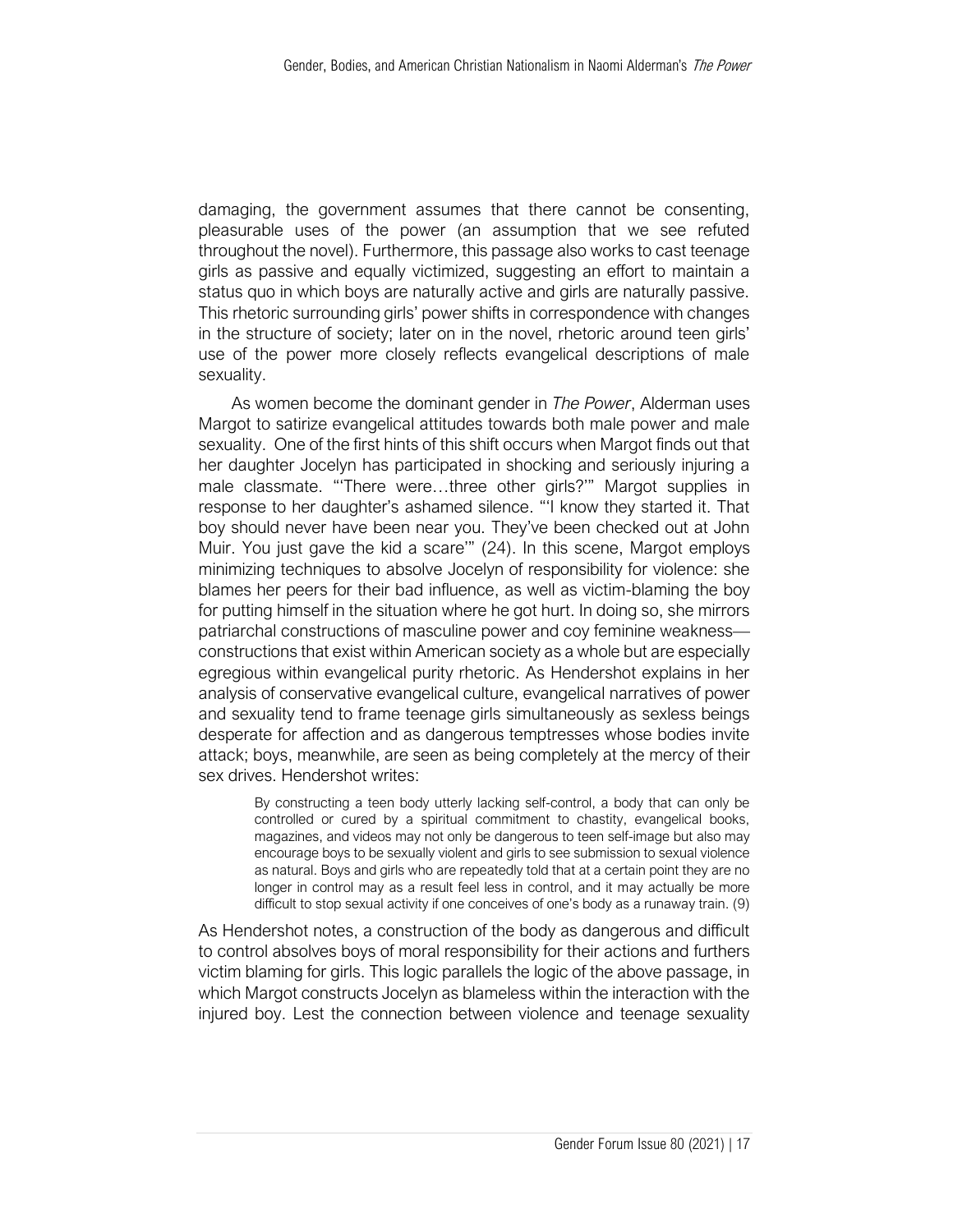seem dubious here, I turn to Margot's thoughts a few sentences later, in which she considers Jocelyn's inability to talk to her mother about her actions and feelings: "Margot remembers trying to talk to her own mother about boys or the stuff that happened at parties. About how far was *too far*, where a boy's hand should stop. She remembers the absolute impossibility of those conversations" (25). Here, Margot explicitly links Jocelyn's use of the power to her own adolescent experience—not only of sexuality, but also of sexual threat. The irony, however, is of course that now her daughter is in the position of the aggressor, not the victim.

This societal shift towards excusing powerful women for their aggression and framing men as in need of protection becomes especially clear in the novel's depiction of Margot's political trajectory. Margot begins her rise to power by advocating for training camps in which teen girls teach each other to use the power effectively. She frames this project as a civic one, in which teenagers will learn to harness and control abilities that would otherwise be incredibly dangerous. In a television appearance promoting the program, she quotes a Biblical passage: "'In times like these, we should probably remember what the Bible says: 'the highest among us aren't always the wisest, and the older generation isn't always the best to judge what's right.' She smiles. Quoting the Bible—a winning strategy"  $(98)$ .<sup>12</sup> Two things are notable about this passage. The first is the most obvious: Margot cynically deploys the Bible as a politically strategic intertext, indicating the popularity of Biblical messaging with American voters and suggesting that politicians often use Biblical intertext for political gain without necessarily believing the Bible's messages. Secondly, Margot's choice of verse reflects the shifting public attitudes regarding gender. She frames herself simultaneously as an underdog—not "the highest among us," as well as a representative of youth and innovation—not part of "the older generation." She adds to this impression by having Jocelyn join her and "testify" to the damage of her encounter with the boy she hurt. "'It was scary,'" Jocelyn says. "'I hadn't learned how to control it. I was worried I could have really hurt him. I wished…I wished someone had shown me how to use it properly. How to control it'" (97). By having Jocelyn promote her agenda, Margot uses a rhetorical tactic that, while common, is especially pervasive in abstinence-

<sup>&</sup>lt;sup>12</sup> Margot is likely paraphrasing 1 Corinthians 1:27-29—"But God chose the foolish things of the world to shame the wise; God chose the weak things of the world to shame the strong. God chose the lowly things of this world and the despised things—and the things that are not—to nullify the things that are, so that no one may boast before him" (NIV). This verse is famously used—far more earnestly—in the climax of Madeleine L'Engle's *A Wrinkle in Time.*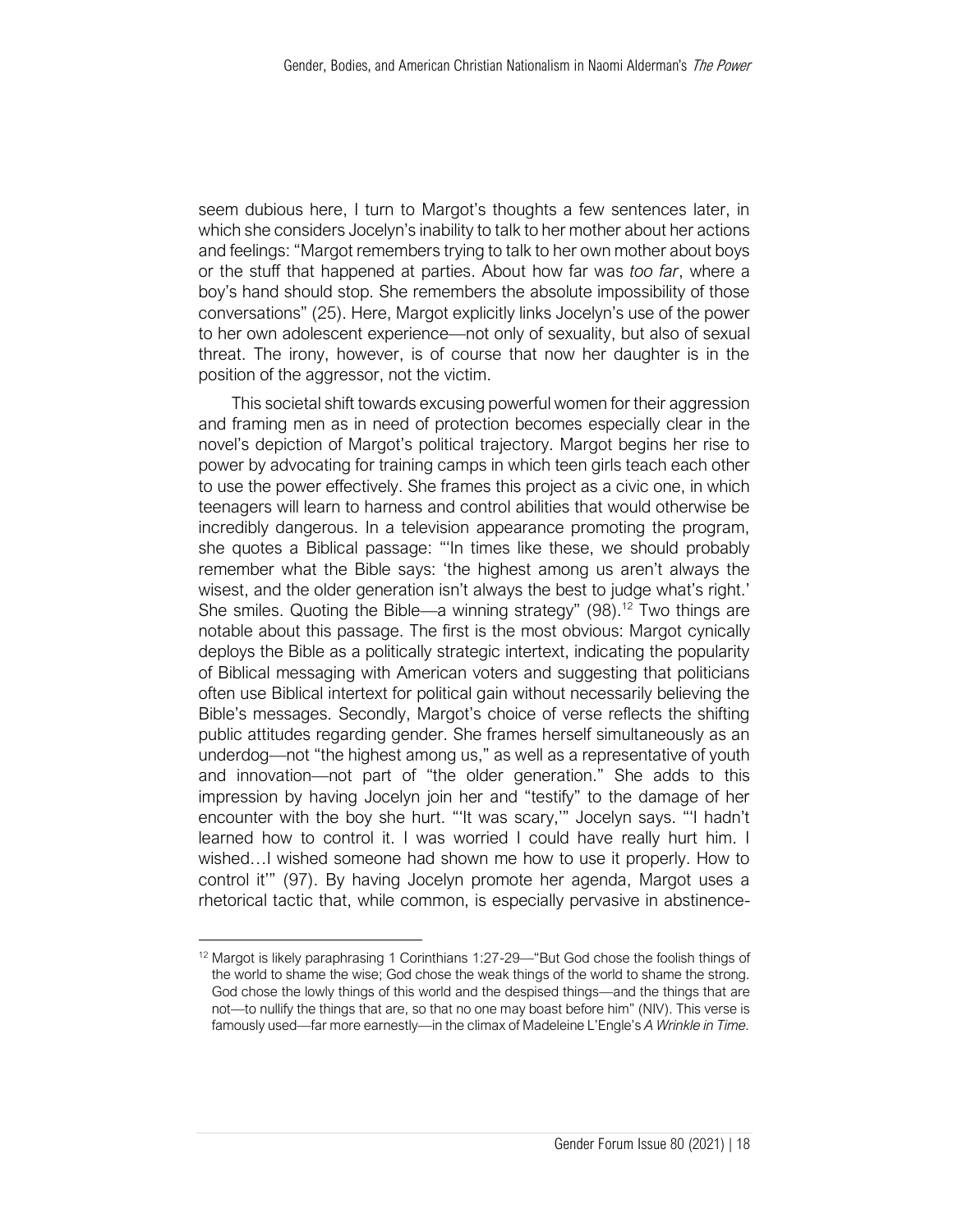only messaging: the appeal to the remorseful young person. In this tactic, popularized by anti-drug PSAs and afterschool specials, a teenager recounts how they lacked the knowledge and control to self-regulate, made a terrible mistake, and wish that their peers could learn from them to prevent being hurt. As Caroline Blyth explains, cautionary tales framed as testimony from peers are popular evidence for writers and activists advocating for sexual purity: teens' "[…] virginity is fetishized, and its 'loss' is mourned as a source of their remorse, unhappiness, and sin" (19). Jocelyn's statement follows the same blueprint as these cautionary tales: she used the power (her sexuality) instead of knowing how to control it, she is remorseful and hurt, and she wishes that she had someone to teach her how to control the power (her sexuality).

As Margot's political rise demonstrates, however, abstinence rhetoric and evangelical gender roles are often a smokescreen for the promotion of gendered power and national security. The turning point in Margot's career comes while she is running for governor, in a televised debate with her rival and former boss, Daniel. Daniel's team pursues traditionally gendered attacks, accusing her of being cold and hard and a neglectful mother and failed wife, and they appear to be working until Margot gets angry and shocks Daniel slightly. While voters claim, in polls, to disapprove of Margot's use of violence, she wins in a landslide:

It turns out the voters lied. Just like the accusations they always throw out at hardworking public servants, the goddamned electorate turned out to be goddamned liars themselves. They said they respected hard work, commitment, and moral courage. They said that the candidate's opponent had lost their vote the moment she gave up on reasoned discourse and calm authority. But when they went into the voting booths in their hundreds, and thousands, and tens of thousands, they'd thought, You know what, though, she's strong. She'd show them. (187)

Through the voice of Daniel's furious campaign manager, Alderman contrasts voters' attested values—hard work, commitment, and moral courage—with their actual allegiance: strength, as seen through "righteous," retaliatory violence. Though *The Power* was published in Britain a week before the 2016 American election, Margot's election bears a striking similarity to the surprising triumph of Donald Trump, who rode to power supported by a base of white evangelicals. While media outlets covering Trump's campaign and election into office reeled in an attempt to understand how so many professed Christians would vote for a candidate who seemingly betrayed their moral values, other critics argued that Trump represented a form of militant masculinity and brash thirst for power that reassured evangelical voters. As Adam Serwer famously argued in a piece for *The*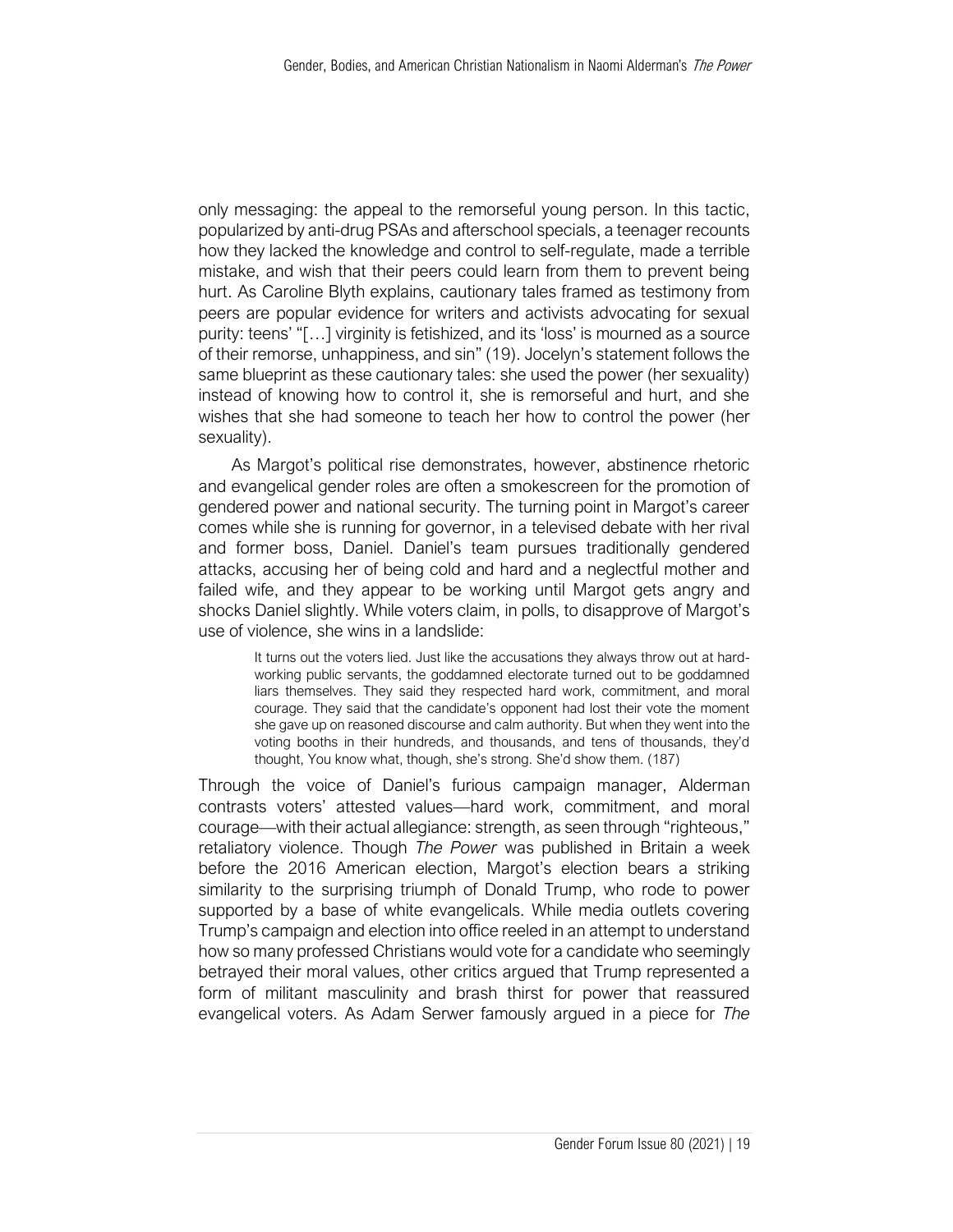*Atlantic,* entitled "The Cruelty Is the Point," "Trump's only true skill is the con; his only fundamental belief is that the United States is the birthright of straight, white, Christian men, and his only real authentic pleasure is in cruelty" (n. p.). Kobes Du Mez, meanwhile, points to evangelical support of Ronald Reagan—another Hollywood figure who promised to protect American interests and take hardline stances against crime and communism—over devoted Baptist Jimmy Carter as a precedent for this seeming hypocrisy: a precedent that Alderman implicitly draws on with Margot's election. Margot's election marks a turning point for gendered power in the novel, as well as offering a sharp critique of contemporary evangelical politics: voters and politicians alike, Alderman suggests, may claim moral superiority, but their real alliance is with power, violence, and defiant aggression.

#### Conversion Therapy, Homophobia, and the Queerness of Jocelyn

My analysis of Margot as a critique of evangelical nationalism and purity rhetoric is complicated and deepened by the queer coding of her daughter, Jocelyn. Jocelyn is positioned throughout the novel as an unruly figure not only for her inability to control her power, but also for its frequent inexplicable absence. After her first television appearance, before the complete shift in global gender dynamics, Jocelyn receives hate mail linking her unruliness to an inability to conform to gender roles: "You want to know *why*?" her critic writes. "You want to know if anyone else is having trouble, too? You don't know the half of it, sister. This rabbit hole goes all the way down. Your gender-bending confusion is just the start of it. We need to put men and women back where they belong" (90). The letter writer explicitly links Jocelyn's struggles with her body and place in society as linked to her inability to conform to existing gender roles, describing her as "genderbending." The use of this term is especially fascinating, since at this point Jocelyn does not dress or act in any gender nonconforming way, nor have men traditionally had electroshock powers. Rather, the letter writer is threatened by Jocelyn's power as a woman and believes that a strict adherence to traditional roles will rehabilitate the status quo. Notably, however, even as women are widely embraced as the more powerful gender, Jocelyn remains coded as queer. She begins secretly dating Ryan, a boy she met online who has a secret, low-functioning skein—the in-universe term for the bundle of nerves located on women's collarbones that allows them to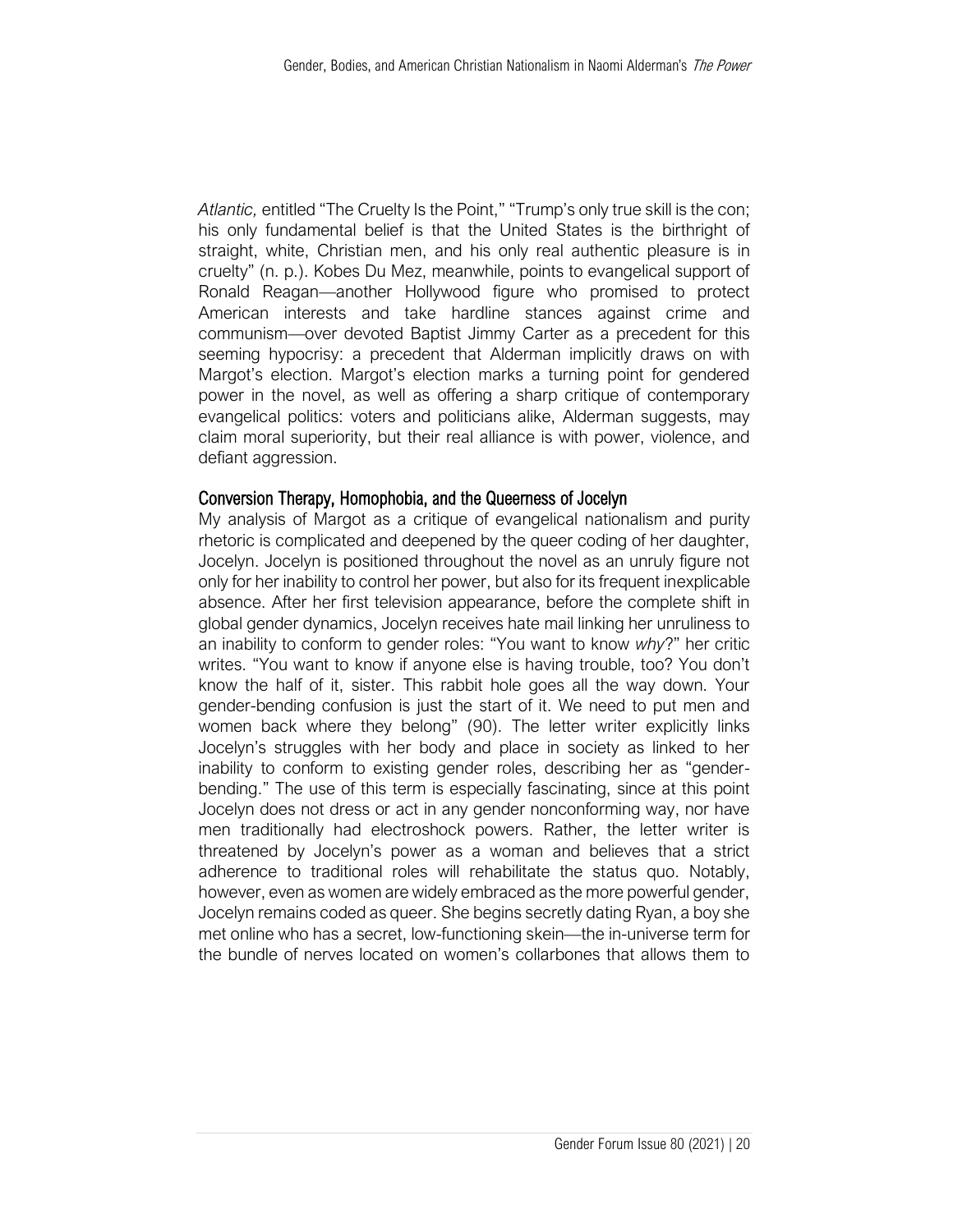electroshock people—due to a "chromosomal irregularity."<sup>13</sup> Jocelyn's attraction to Ryan is described as simultaneously physical and emotional: she enjoys talking to someone who also doesn't have much consistent power in their skein, but also, "Jos quite likes girls. She quite likes boys who are a bit like girls" (171). The novel does not directly describe Jocelyn's sexual orientation or gender identity other than with this statement: it does not name her as queer, bisexual, or some other identity, nor does Jocelyn unpack the physical essentialism of her comparison of Ryan to a woman because of their shared skein. This is, arguably, due to Alderman's framing of gender as binary and physically-determined throughout *The Power.* As Constance Grady critiques, "at no point does she look at what it would mean for the trans community. It's as though Alderman cannot imagine critiquing our current patriarchal system of gender without erasing trans people from the world, which is one of the fundamental failures of this novel" (n. p.). Nevertheless, if one continues to read the novel partially as a satire of evangelical Christianity, then Jocelyn's queerness—and Margot's treatment of her—are especially pointed.

I argue that *The Power*'s connection between Jocelyn's erratic supply of electricity and her queerness serves to satirize evangelical narratives of homosexuality, gender, and national power. Miller has criticized the depiction of Jocelyn in the novel, arguing that:

Given that Jos is one of the few characters signified as queer, there is, arguably, a problematic imbrication of her dysfunctional skein and an 'othered' sexual identity. Such a pairing evokes a rhetoric of biological fault, an error of neurological wiring that might be rectified via the regime of Margot's NorthStar training camps, a 'force for good' designed to train and regulate the use of the power in young girls" (428).

While I believe that Miller is correct in recognizing the novel's connection between Jos's sexual identity and apparent biological dysfunction, I assert that she overlooks how *The Power* uses Jocelyn to satirize evangelical rhetoric regarding queerness—especially male "homosexuality." While there are outliers amongst evangelicals, the vast majority of evangelicals throughout modern history have condemned nonheteronormative gender expressions and sexual orientations as explicitly sinful and incompatible with Christian faith. This condemnation stems in part from an anxiety regarding the unruly queer body: a body that—as evangelical Christian leaders readily

<sup>&</sup>lt;sup>13</sup> Despite his "chromosomal irregularity," Jocelyn (and the narrator) exclusively refer to Ryan as a boy, not as nonbinary, intersex, or transgender. As I discuss further later in this paper, the novel does not feature a serious engagement with trans identities or other forms of gender diversity.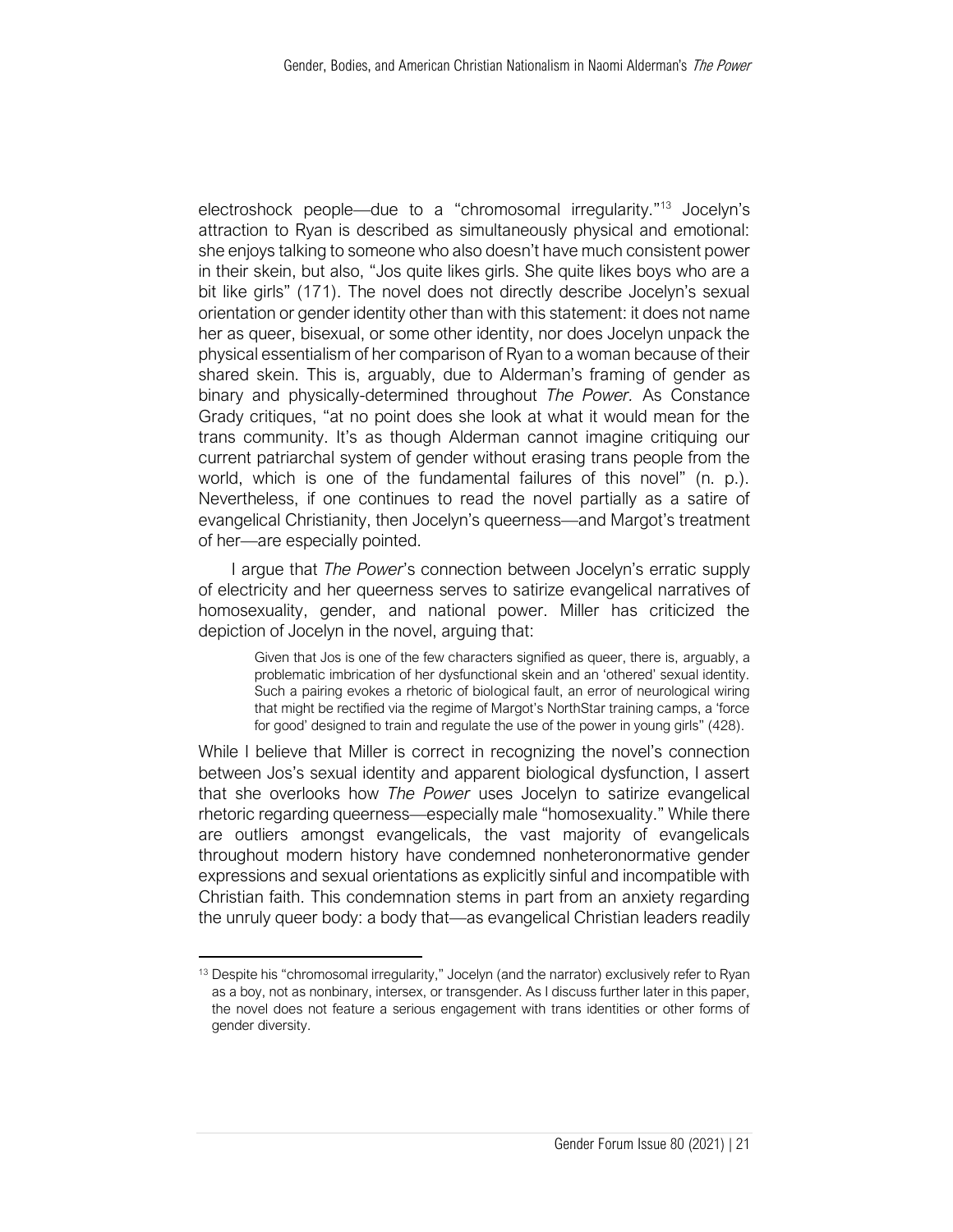admit—threatens complementarian gender roles and patriarchal masculinity.<sup>14</sup> This sense of threat is demonstrated by the rhetoric and practices put forward by evangelical proponents of so-called gay conversion therapy. Proponents of gay conversion, whether encouraging at-home study and reflection or urging concerned parents to enroll their errant offspring in camps and programs, frame the queer individual as a) fundamentally flawed or deviant, and b) capable of being rehabilitated (Bjork-James 647).<sup>15</sup> This model is framed in explicitly gendered terms: queer individuals experience "same-sex attraction" because of childhood trauma or a failure of their relationship with their parents, and they can be cured through a combination of religious faith and gender conformity. As Kristin Wintermute describes, for example, at Exodus International meetings "workshops focused on embracing traditional masculinity or femininity, as antidotes to being gay. Conference attendees also took part in gender-conforming activities, such as the men playing football and the girls wearing make-up, as conditioning towards becoming what 'God wants' you to be" (n.p.). Gender conformity is seen as transformative: the body is pliable, but God's power of transformation is not enough; it must be augmented by performing heteronormative masculinity and femininity. The focus on adhering to strict gender roles within gay conversion therapy suggests the anxiety at its core: not that the non-conforming individual is sinful, but rather that the unruly individual is a threat to the continuation of patriarchal masculinity and complementarian understandings of gender and sexual orientation. Within this context, then, the connection between Jocelyn's queerness and her "faulty wiring" that needs to be fixed at the NorthStar training camps should

<sup>&</sup>lt;sup>14</sup> This is seen clearly, for example, in the "Nashville Statement" (2017) from the previously introduced Council on Biblical Manhood and Womanhood, which argues that individuals cannot simultaneously be Christians and affirm LGBTQ+ identities, and was co-signed by over 150 evangelical leaders. In linked articles, the Nashville Statement affirms "divinely ordained differences between male and female reflect[ing] God's original creation design" and denies "that sexual attraction for the same sex is part of the natural goodness of God's original creation" (Bolz-Weber n.p.) In response, progressive Lutheran pastor and writer Nadia Bolz-Weber led her LGBTQ+ affirming congregation, House for All Sinners and Saints, in composing The Denver Statement, which critiqued evangelical connections between holiness, masculinity, and complementarianism, and insisted on the legitimacy of LGBTQ+ Christians and bodies.

<sup>&</sup>lt;sup>15</sup> Ex-gay ministries including Exodus International and Focus on the Family's Love Won Out were both popular and profitable in the 1990s and early 2000s, but have faced increasing scrutiny and opposition in recent years. In 2009, the American Psychological Association issued a statement criticizing sexual conversion therapy as both unscientific and damaging, and a growing number of states have passed laws making it illegal for licensed counselors to practice conversion therapy with underage patients (Bjork-James 650).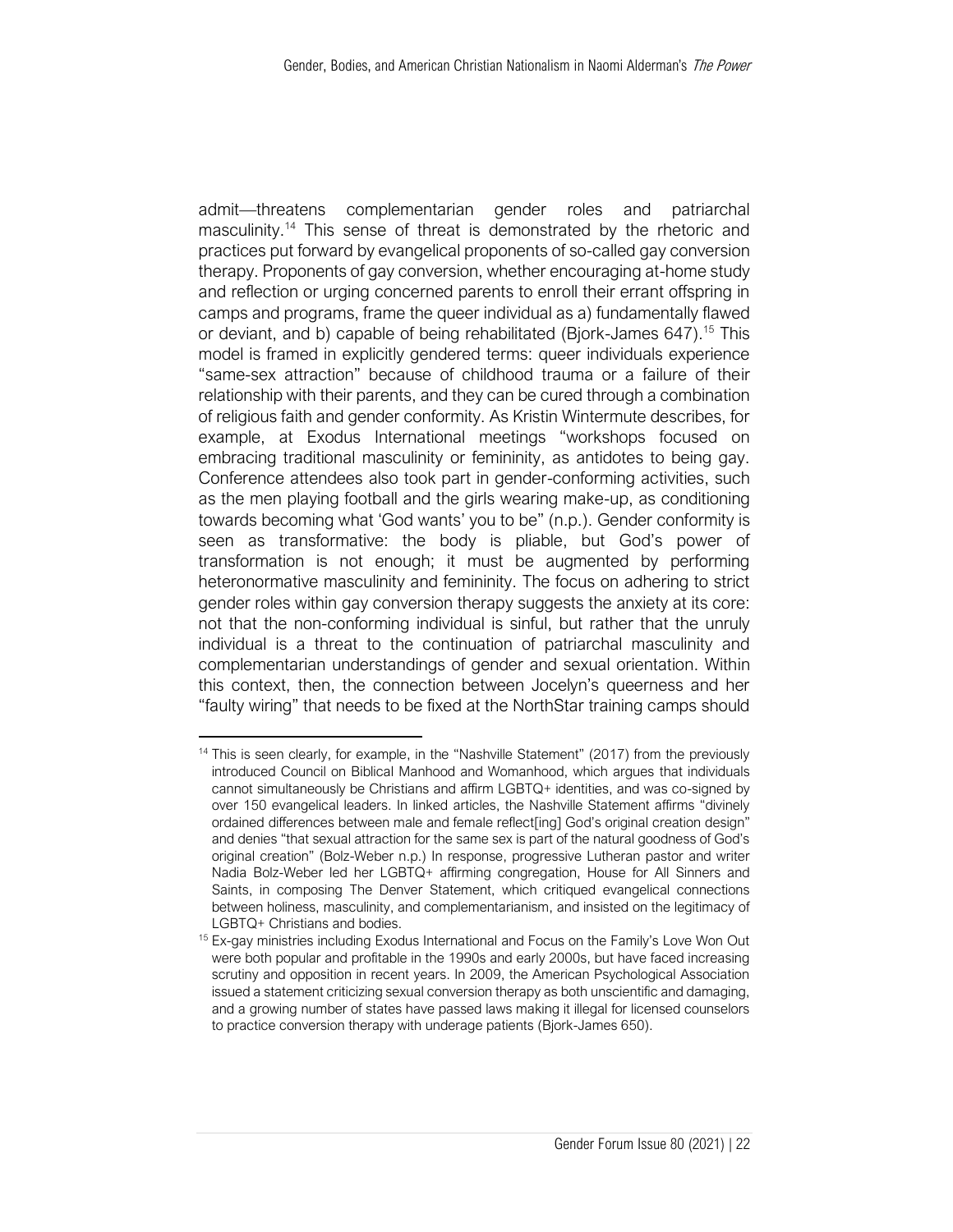be read as a reference to evangelical rhetoric's frequent connections between queerness and the health—or frailty—of the nation. As Moslener notes, evangelical connections between queerness and the health of the state date back to the Cold War: "Numerous leaders believed that not only was homosexuality an acceptable practice under the Soviet regime, as were other forms of sexual anarchy, but that American homosexuals were susceptible to blackmail by communist spies" ("Nuclear" 260). Later, evangelical critics identified the AIDS epidemic as signaling a fundamental threat queerness posed both to individual health and to public life.<sup>16</sup> Understood through this framework, then, the "rehabilitation" of the queer figure is not merely a question of personal morality or spirituality, but rather is essential to the endurance of the nation.

With this context in mind, then, I assert that Jocelyn is framed as a biologically deviant figure with a dysfunctional skein in need of rehabilitation not because Alderman sees queerness as a moral error or bodily weakness, but because evangelical rhetoric does. Throughout the novel, both Jocelyn and her critics use language to describe her skein and her relationships that echo the language of gay conversion therapy and queer Christian experience. Shortly after encouraging Jocelyn to break up with her boyfriend Ryan, for example, Margot frames herself as a benevolent figure wanting to help Jocelyn live a whole and correct life:

"I still think we can find some help for you. If we could find someone to help you…well, you'd just be able to like normal boys." Jos puts her cup down on the table slowly. She says, "Do you really think so?" And Margot says, "I know it, honey. I know it. You can be just like all the other girls. I know we can fix it for you." (215)

In this passage, Margot explicitly links Jocelyn's own gender conformity ("just like all the other girls") with her sexual relationships (she'd be able to like "normal boys"). Furthermore, she suggests that Jocelyn's gender conformity can be enforced and that by being "fixed" and learning to be a proper woman, Jocelyn will eradicate both her queerness and her difficulties using the power. Margot's solution for Jocelyn's "problem" is to enroll her in a NorthStar training camp, one of her experimental camps that train women to

 $16$  This narrative proved so effective and pervasive that it has endured in evangelical circles even as the AIDS epidemic has diminished in the United States and AIDS is no longer experienced internationally as a primarily "gay disease." As Bivins examines in his study of evangelical Hell Houses (elaborate immersive theater experiences depicting sinful lifestyles), many narratives attempt to simultaneously depict gay men as sexually promiscuous and dying of AIDS (a 1970s-80s stereotype) while also depicting them as perversely seeking the right to marry in parodic gay weddings (a twenty-first century phenomenon) (154).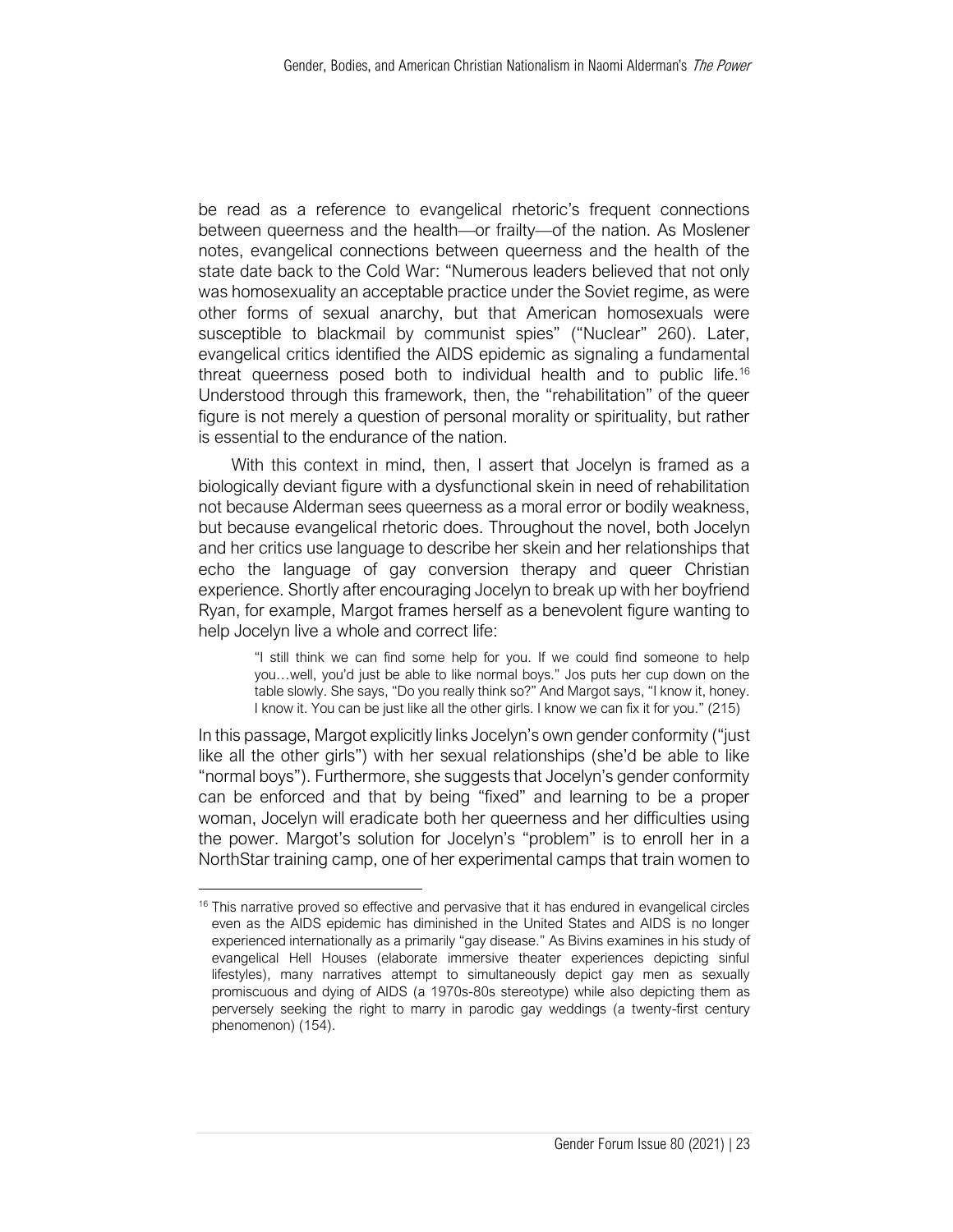use their power—and prepares them to be private mercenaries. If one reads the NorthStar training camps partially as an analogue for gay conversion therapy camps, then Alderman is suggesting that by attempting to eradicate Jocelyn's queerness and teach her to embody gendered power, Margot is also encouraging her daughter to prop up national power and protect the nation-state through violence. This reading is reinforced in the only scene set at one of the camps, in which Jocelyn—still unable to control her power despite training—accidentally shocks a trespasser to death, and then is praised and held up as a hero and an exemplar (236). "It's great to know that we have young women like you ready to defend the country," the breathy young anchor tells her on television later that week, reinforcing that when Jocelyn exhibits power and violence she is read as a good woman and protector of national security. Despite her training at the NorthStar camps, however, Jocelyn cannot "fix" her skein—or by extension, her queerness, a situation that leaves her anguished and feeling inadequate. Near the end of the novel, in a private meeting with Mother Eve, Jocelyn once again mirrors the language of evangelical queer experience, begging Mother Eve to fix her. "Please…Please heal me and make me normal," she begs. "Please ask God to take this burden from me. Please let me be normal" (254). The implication is clear: despite all the training, patriotic bravado, and social encouragement in the world, Jocelyn's status as a queer figure is unalterable—and despite a shift from a patriarchal religion to a matriarchal one, her political and social worlds still convince her that God wants her to become "normal."

#### Conclusion: Matriarchal Power, Matriarchal Violence

By way of conclusion, I turn to two of the violent results of the gendered power and violent nationalism exhibited by Margot—and, by extent, evangelical Christianity. While an extensive analysis of the depiction of sexual violence in *The Power* is beyond the scope of this project, I cannot proceed without noting the pervasive threat and depiction of rape in the novel. Rape is present at the outset in its patriarchal world, practiced systemically against sex workers and personally against the foster child Allie, and it endures in the new matriarchal society, as seen horrifyingly as a weapon of war in later scenes set in Bessapara. Alyson Miller has addressed *The Power*'s depiction of sexual violence deftly, suggesting the novel frames sexual violence as "intrinsic to the exercise of authority" (401). For the purposes of this project, however, I am more interested in how these eruptions of sexual violence are framed as the inevitable outcome of subtler attitudes from figures like Margot. In a diplomatic meeting in Bessapara late in the novel, Margot—now a U. S. Senator—promises to look the other way regarding Bessapara's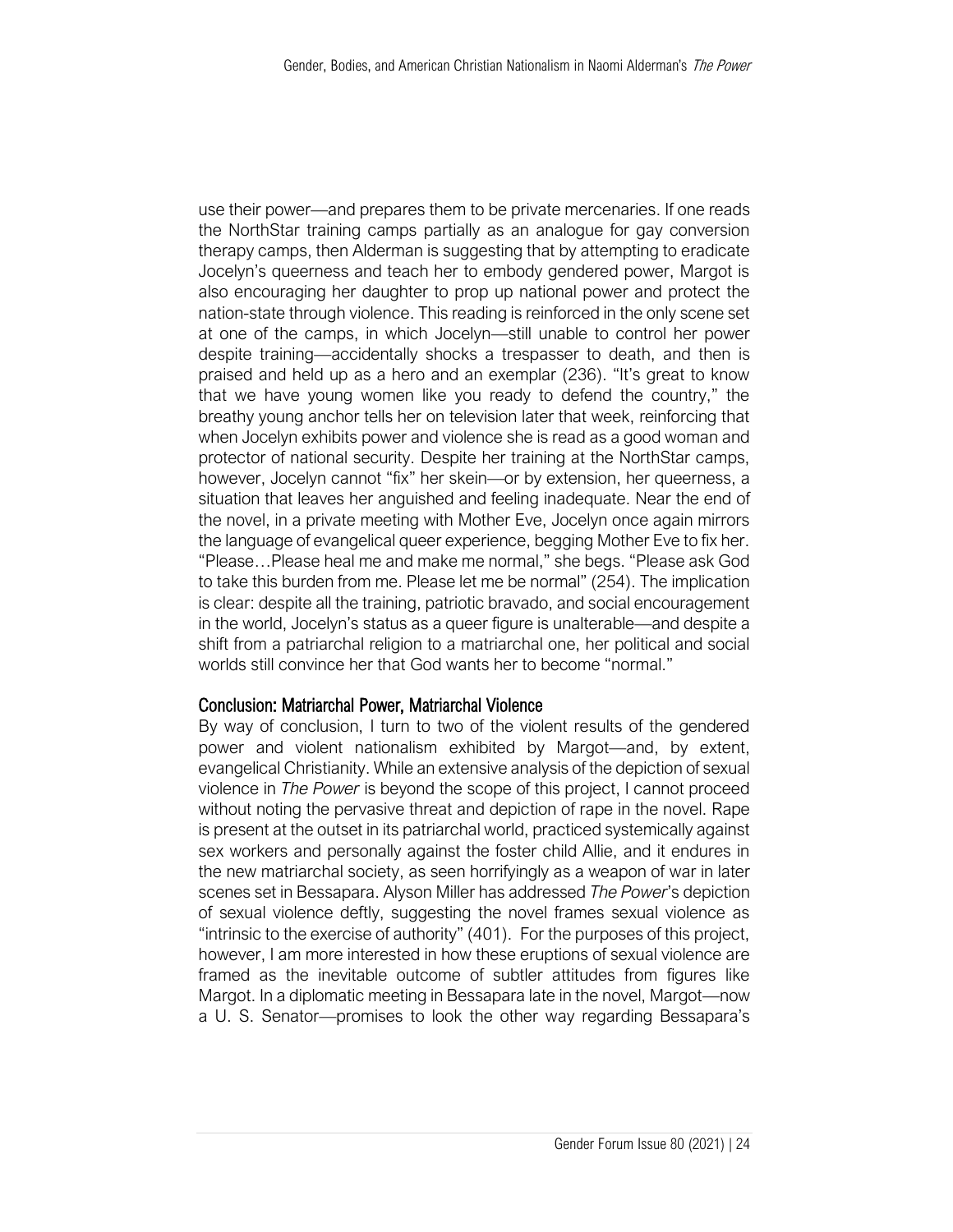oppression of men and rampant state-sanctioned rape, excusing it as "cultural differences" (249).<sup>17</sup> While Margot does not rape anyone nor ever explicitly condones rape in the course of the novel, she does begin to display casually condescending and sexist attitudes towards attractive men that suggests she now sees them primarily as sexual objects and believes her political and physical power gives her a right to their bodies. Ogling Tunde, she notes that he is "handsome as hell" and wonders "how's she supposed to take him seriously now, when she's seen his broad shoulders and narrow waist, and the rolling landscape of obliques and delts, glutes and pecs" in his live reports from tropical locations (245). Later in the scene, Margot uses her power to sleep with an attractive young male intern, with the implication that he owes her sexual favors because she is his political superior (251). Through the figure of Margot, Alderman satirizes the hypocrisy of so-called moral authorities who promote sexual purity while also reinforcing patriarchal power. As Kobes Du Mez notes, while American evangelical leaders have frequently perpetuated an image of the benevolent patriarch who protects white womanhood, children, and the nation, in reality the evangelical they have preached a "vision of Christian masculinity—of patriarchy and submission, sex and power […] that promised protection for women but left women without defense, one that worshiped power and turned a blind eye to justice" (294).<sup>18</sup> In the figure of Margot, Alderman demonstrates the absurdity of any claim that the superior power of one gender will lead to the protection of other genders rather than their exploitation. Far from being a feminist vision of an empowered woman in politics advocating for justice for the oppressed, Margot duplicates the abuse of power practiced by male church authorities and political figures alike in contemporary American society.

The denouement of *The Power* simultaneously satirizes the end goal of evangelical politics while also critiquing the inevitable destruction caused by untrammeled thirst for power and violence.<sup>19</sup> The novel ends in nuclear war,

<sup>&</sup>lt;sup>17</sup> For a disturbing account of how evangelical politicians in the United States often lend support to more extremist gendered projects abroad, see Jeff Sharlet's *The Family: Power, Politics, and Fundamentalism's Shadow Elite* (2008).

<sup>&</sup>lt;sup>18</sup> This was demonstrated vividly in the #ChurchToo movement, in which women who had experienced sexual abuse within the context of Christianity shared their stories in response to the larger #MeToo movement. For more on the #ChurchToo movement see founder Emily Joy's *#ChurchToo: How Purity Culture Upholds Abuse and How to Find Healing*  (2021).

<sup>&</sup>lt;sup>19</sup> As Andrews F. Hermann explains, among more right-wing evangelicals and similarly extreme right-wing politicians, apocalypse is one of the major focuses and goals of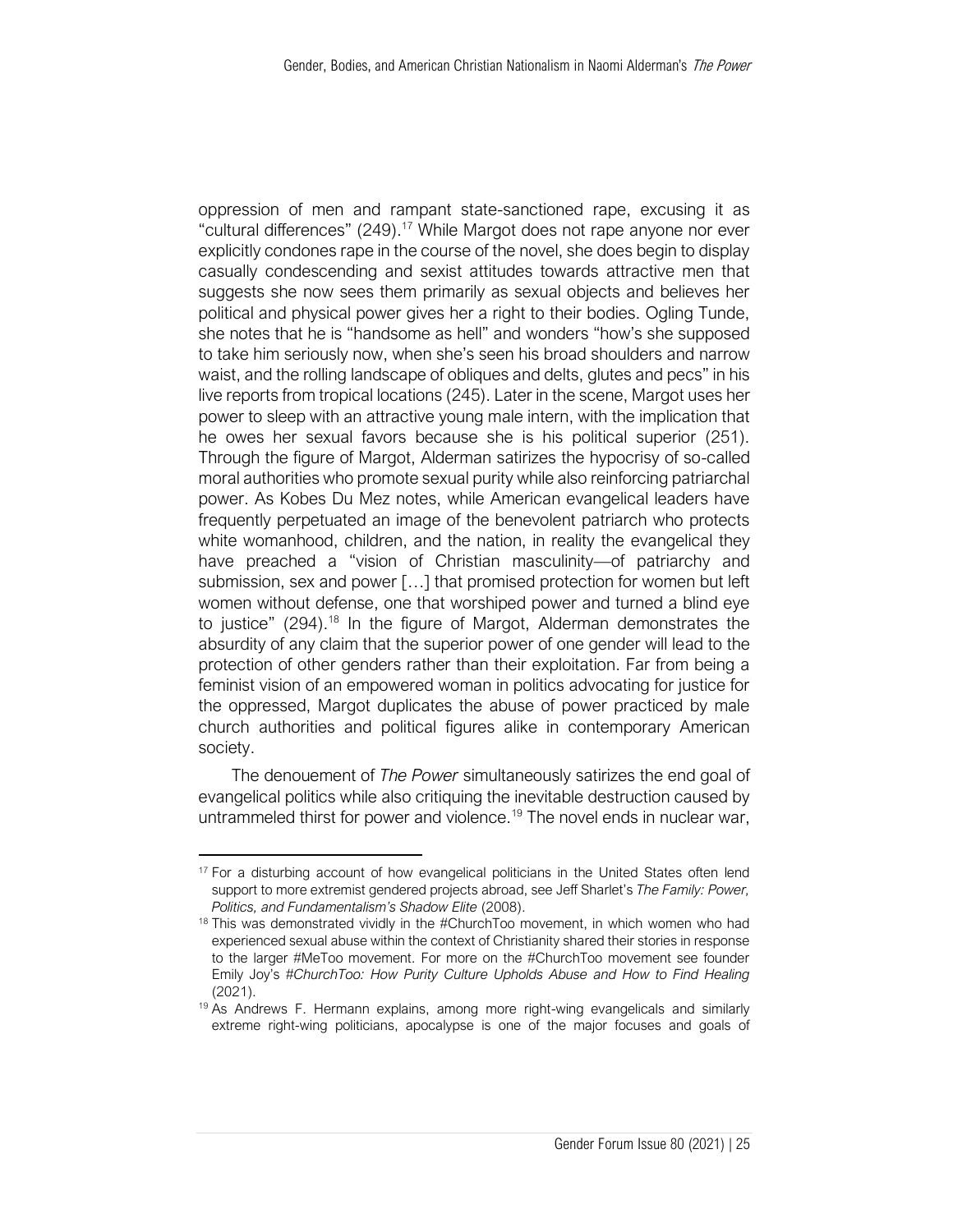condoned by men's rights activists, exiled Saudi Arabian generals, Mother Eve (now dictator of Bessapara), and Margot alike. Margot, in particular, sees her advocacy for war simultaneously as retribution for her Jocelyn being horribly injured in combat, as a way of finally destroying patriarchy, and as a way of asserting American sovereignty.<sup>20</sup> "My country comes first," she declares. "We need strong leadership" (369). In Margot's advocacy for nuclear war, we see a logical outcome of dogmatic nationalism and the uplifting of any gender as physically superior and entitled to power and control. Margot has served throughout the novel as a parody of evangelical rhetoric and politics; when she self-righteously brings about nuclear war, Alderman suggests the horrifying end game of the evangelical agenda that props up abstinence campaigns and sanctifies patriarchy. While Silver Ring Thing may claim that safe sex is like a nuclear bomb, *The Power*'s satirical treatment of American politics, purity culture, and patriarchy suggests that evangelical Christian rhetoric is far more likely to "wipe out the whole human race" (Moslener "Nuclear" 266).

evangelical Christianity: "Fundamental evangelicals believe that in the coming final battle, America will fight on the side of Israel, and in order to do that it *must* remain a Christian nation. America *must* remain pure. Purity is imperative: individually, sexually, and nationally (416).

<sup>&</sup>lt;sup>20</sup> Jocelyn, now a soldier abroad in a war zone, is nearly fatally electrocuted during an altercation in which her skein fails to provide her with ample power.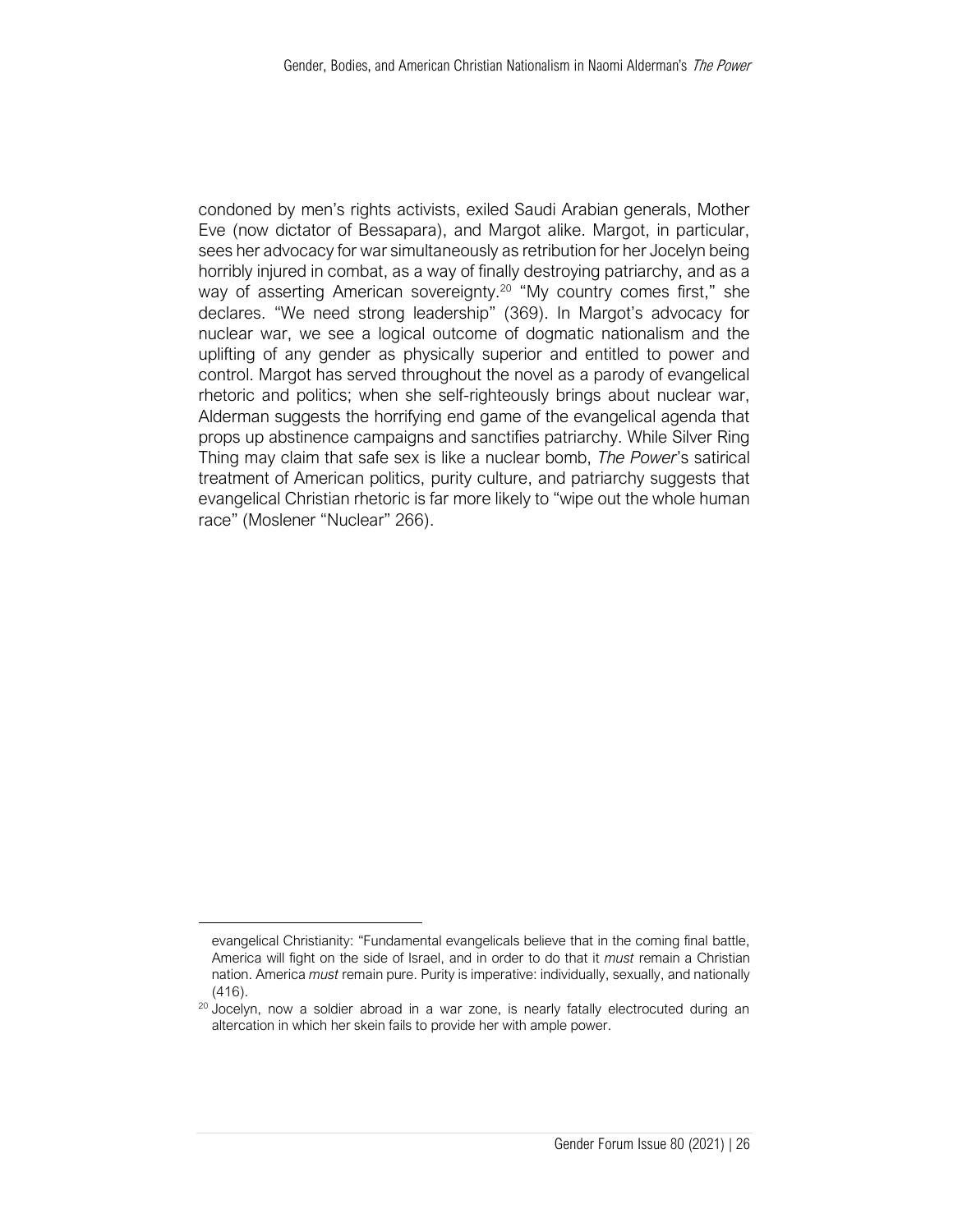# Works Cited

Alderman, Naomi. *The Power*. Little, Brown and Company, 2017.

- Atkins, Lucy. "Books: *The Power* by Naomi Alderman." *The Times. The Sunday times*, 23 Oct. 2016. [<anthrosource.onlinelibrary.wiley.com/doi/pdf/10.1111/aman.13106>](https://anthrosource.onlinelibrary.wiley.com/doi/pdf/10.1111/aman.13106) Accessed 1 Sept. 2021.
- Balmer, Randall. "The Real Origins of the Religious Right." *Politico*. 27 May 2014.
- Bebbington, David W. *Evangelicalism in Modern Britain: A History from the 1730s to the 1980s.* Routledge, 1989.
- Bivins, Jason C. *Religion of Fear: The Politics of Horror in Conservative Evangelicalism.* Oxford UP, 2008.
- Bjork-James, Sophie. "Training the Porous Body: Evangelicals and the Ex-Gay Movement." *American Anthropologist*, vol. 120, no.4, 2018, pp. 647-58. Accessed 28 Sept. 2021.
- Blyth, Caroline. *Rape Culture, Purity Culture, and Coercive Control in Teen Girl Bibles.* Routledge, 2021.
- Bolz-Weber, Nadia. "The Denver Statement." *Patheos*. 30 Aug. 2017.
- Falcone, Dana Rose. "AIDS Activist Remembers His Landmark Interview with Tammy Faye: 'I Was Struck By Her Compassion." *People*. Meredith Corporation, 21 Sep. 2017. [<people.com/movies/aids](http://www.people.com/movies/aids-activist-remembers-his-landmark-interview-with-tammy-faye-i-was-struck-by-her-compassion/?utm_campaign=peoplemagazine&utm_content=new&utm_medium=social&utm_source=twitter.com&utm_term=614501ebe56df4000174cab0)[activist-remembers-his-landmark-interview-with-tammy-faye-i-was](http://www.people.com/movies/aids-activist-remembers-his-landmark-interview-with-tammy-faye-i-was-struck-by-her-compassion/?utm_campaign=peoplemagazine&utm_content=new&utm_medium=social&utm_source=twitter.com&utm_term=614501ebe56df4000174cab0)[struck-by-her-](http://www.people.com/movies/aids-activist-remembers-his-landmark-interview-with-tammy-faye-i-was-struck-by-her-compassion/?utm_campaign=peoplemagazine&utm_content=new&utm_medium=social&utm_source=twitter.com&utm_term=614501ebe56df4000174cab0)

[compassion/?utm\\_campaign=peoplemagazine&utm\\_content=new&ut](http://www.people.com/movies/aids-activist-remembers-his-landmark-interview-with-tammy-faye-i-was-struck-by-her-compassion/?utm_campaign=peoplemagazine&utm_content=new&utm_medium=social&utm_source=twitter.com&utm_term=614501ebe56df4000174cab0) [m\\_medium=social&utm\\_source=twitter.com&utm\\_term=614501ebe56](http://www.people.com/movies/aids-activist-remembers-his-landmark-interview-with-tammy-faye-i-was-struck-by-her-compassion/?utm_campaign=peoplemagazine&utm_content=new&utm_medium=social&utm_source=twitter.com&utm_term=614501ebe56df4000174cab0) [df4000174cab0>](http://www.people.com/movies/aids-activist-remembers-his-landmark-interview-with-tammy-faye-i-was-struck-by-her-compassion/?utm_campaign=peoplemagazine&utm_content=new&utm_medium=social&utm_source=twitter.com&utm_term=614501ebe56df4000174cab0) Accessed 28 Sept. 2021.

- "Falwell apologizes to gays, feminists, lesbians." *CNN*. 14 Sep. 2001. [<edition.cnn.com/2001/US/09/14/Falwell.apology/>](http://www.edition.cnn.com/2001/US/09/14/Falwell.apology/) Accessed 16 Feb. 2015.
- Fox, Ashley M, et al. "Funding for Abstinence-Only Education and Adolescent Pregnancy Prevention: Does State Ideology Affect Outcomes?" *American Journal of Public Health*, vol. 109, no. 3, 2019, pp. 497-504.

[<pubfacts.com/detail/30676806/Funding-for-Abstinence-Only-](http://www.pubfacts.com/detail/30676806/Funding-for-Abstinence-Only-Education-and-Adolescent-Pregnancy-Prevention-Does-State-Ideology-Affect)[Education-and-Adolescent-Pregnancy-Prevention-Does-State-](http://www.pubfacts.com/detail/30676806/Funding-for-Abstinence-Only-Education-and-Adolescent-Pregnancy-Prevention-Does-State-Ideology-Affect)[Ideology-Affect>](http://www.pubfacts.com/detail/30676806/Funding-for-Abstinence-Only-Education-and-Adolescent-Pregnancy-Prevention-Does-State-Ideology-Affect)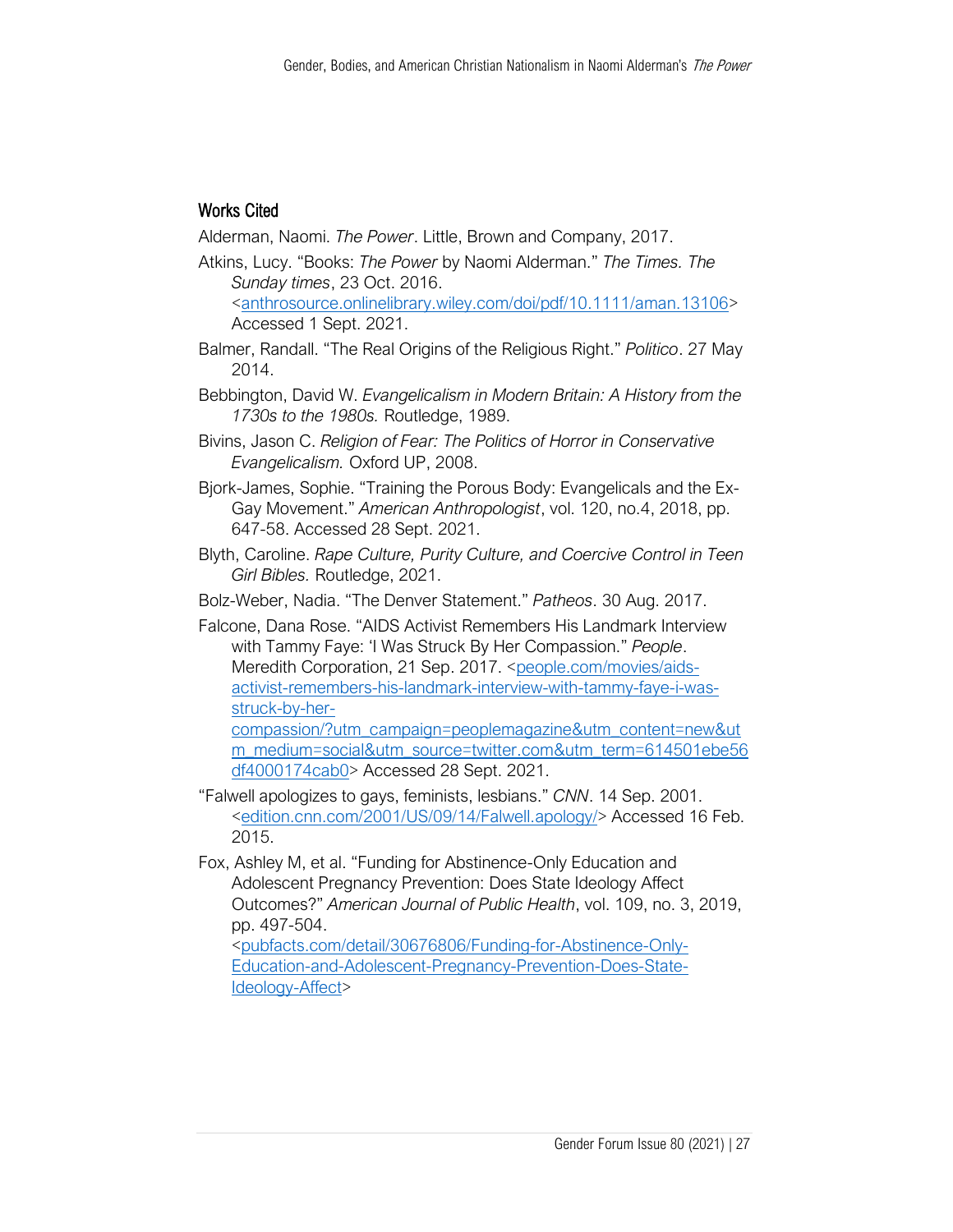Grady, Constance. "How Naomi Alderman's novel *The Power* deconstructs the patriarchy." *Vox*. Vox Media, 12 Mar. 2021. [<vox.com/culture/22325989/power-naomi-alderman-vox-book-club>](http://www.vox.com/culture/22325989/power-naomi-alderman-vox-book-club)

Hendershot, Heather. Shaking the World for Jesus: Media and Conservative Evangelical Culture. U of Chicago P, 2004.

Hermann, Andrew F. "Purity, Nationalism, and Whiteness: The Fracturing of Fundamentalist Evangelicalism." *International Review of Qualitative Research*, vol. 13, no. 4, 2021, pp. 414-32. [<researchgate.net/publication/343292366\\_Purity\\_Nationalism\\_and\\_W](http://www.researchgate.net/publication/343292366_Purity_Nationalism_and_Whiteness_The_Fracturing_of_Fundamentalist_Evangelicalism) hiteness The Fracturing of Fundamentalist Evangelicalism>

- Horton, Ray. "Is There a Context for Gilead? Reading *The Handmaid's Tale* and *Lila* under the Christian Right." *Christianity & Literature*, vol. 69, no. 1, 2020, pp. 15-35.
- Kobes Du Mez, Kristin. *Jesus and John Wayne: How White Evangelicals Corrupted a Faith and Fractured a Nation*. Liverright Publishing, 2020.
- Mazza, Ed. "Jerry Falwell Jr. Calls Donald Trump the 'Dream President' For Evangelicals." *Huffpost*. Buzzfeed, Inc. 30 Apr. 2017. [<huffpost.com/entry/jerry-falwell-jr-dream-president](http://www.huffpost.com/entry/jerry-falwell-jr-dream-president-trump_n_5906950fe4b05c3976807a08)[trump\\_n\\_5906950fe4b05c3976807a08>](http://www.huffpost.com/entry/jerry-falwell-jr-dream-president-trump_n_5906950fe4b05c3976807a08) Accessed 21 Sept. 2021.
- Miller, Alyson. "'Day of the Girls': Reading Gender, Power, and Violence in Naomi Alderman's *The Power." College Literature*, vol. 47, no. 2, 2020, pp. 398-440.

[<researchgate.net/publication/340451351\\_Day\\_of\\_the\\_Girls\\_Reading](http://www.researchgate.net/publication/340451351_Day_of_the_Girls_Reading_Gender_Power_and_Violence_in_Naomi_Alderman) [\\_Gender\\_Power\\_and\\_Violence\\_in\\_Naomi\\_Alderman's\\_The\\_Power>](http://www.researchgate.net/publication/340451351_Day_of_the_Girls_Reading_Gender_Power_and_Violence_in_Naomi_Alderman)

"Mission and Vision." *The Council on Biblical Manhood and Womanhood*. CBMW, 24 Apr. 2018. [<cbmw.org/about/mission-vision/>](http://www.cbmw.org/about/mission-vision/) Accessed 17 Sept. 2021.

Moslener, Sara. "'It's Like Playing with a Nuclear Bomb': Fear, Accommodation, and the Nationalist Rhetoric of Evangelical Purity Culture." *Theology & Sexuality*, vol. 18, no. 3, 2012, pp. 253-69.

---. *Virgin Nation: Sexual Purity and American Adolescence*. Oxford UP, 2015.

Neary, Lynn. "In 'The Power,' Women Develop A Weapon That Changes Everything." *NPR*, 26 Dec. 2017. [<mprnews.org/story/2017/12/26/npr-in-the-power-women-develop-a-](http://www.mprnews.org/story/2017/12/26/npr-in-the-power-women-develop-a-weapon-that-changes-everything)

[weapon-that-changes-everything>](http://www.mprnews.org/story/2017/12/26/npr-in-the-power-women-develop-a-weapon-that-changes-everything) Accessed 13 Sept. 2021.